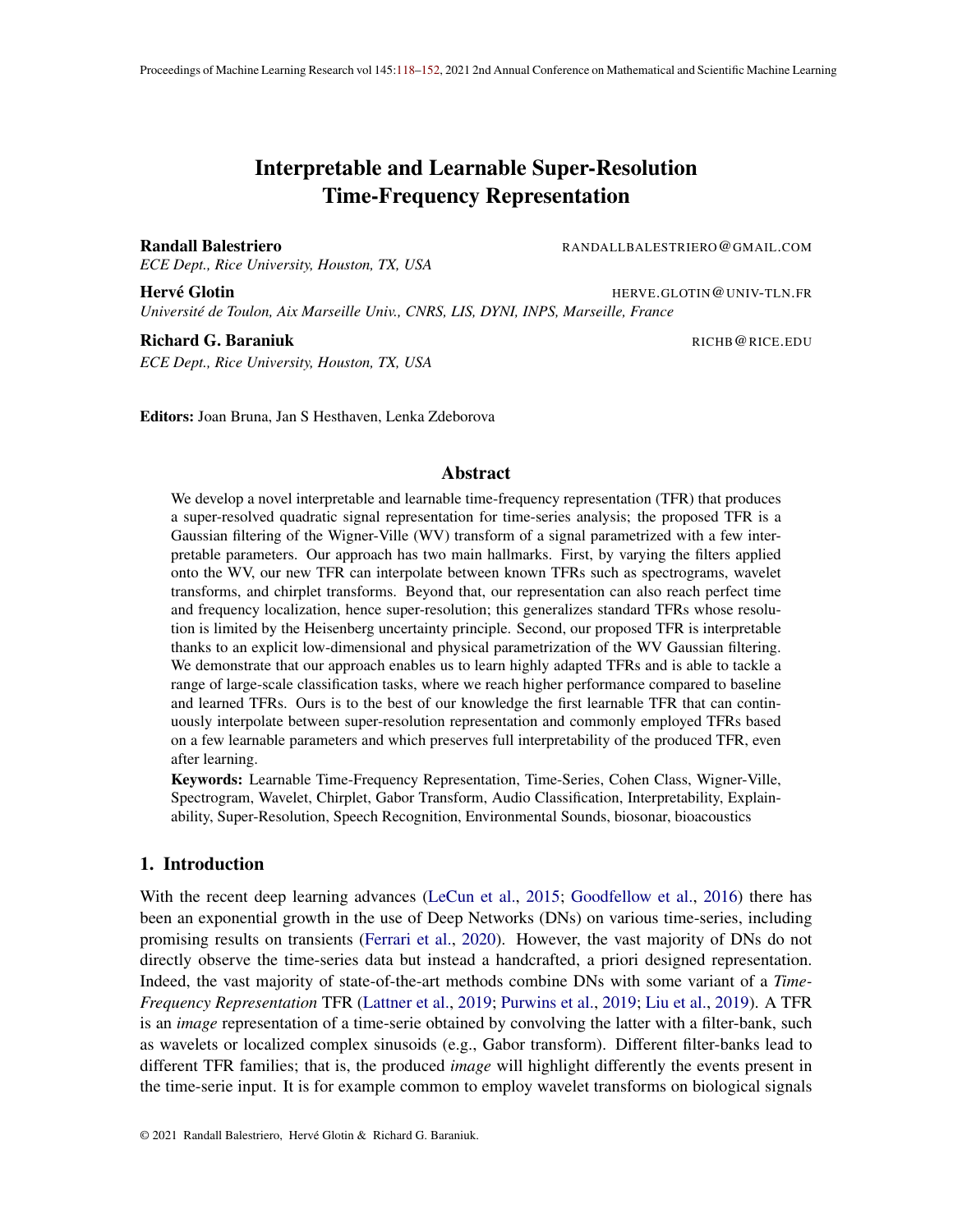and spectrogram on electrical or machine signals. In short, the different representations all inform about which frequency components are present at different times in the signal, but the precision of that information will vary.

The TFR-DN combination is powerful due to three major reasons: (i) the TFR contracts small transformations of the time-serie internal events such as translation, time and/or frequency warping (Bruna and Mallat, 2013) leading to more stable learning and faster DN convergence; (ii) the image representation allows to treat TFRs as a computer vision task where current DNs excels; (iii) the representation of the features of interests, such as phonemes for speech (Waibel et al., 1989), form very distinctive shapes in the TFR image, with dimensionality much smaller than the event's timeserie representation. In fact, a single coef cient of the TFR can encode information of possibly thousands of contiguous bins in the time-serie representation (Coifman et al., 1994; Le Pennec and Mallat, 2000; Logan et al., 2000). A coherent choice of TFR based on the data and task at hand will greatly affect the importance of each of the above points; hence, the choice of TFR has the potential to dim, or amplify, the above bene ts further pushing the need to provide a TFR that can adapt to the data and task at hand.

Choosing the "best" TFR is a long lasting research problem in signal processing (Coifman and Wickerhauser, 1992; Jones and Baraniuk, 1994; Donoho, 1994). While TFR selection and adaptation was originally driven by signal reconstruction and compression (Xiong et al., 1998; Do and Vetterli, 2000; Cosentino et al., 2016), the recent developments of large supervised time-series datasets have led to novel learnable solutions that roughly fall into four camps. First, methods relying on the Wavelet Transform (WT) (Meyer, 1992). A WT is TFR with a constant-Q lter-bank based on dilations of a mother wavelet. In Balestriero et al. (2018) the learnability of the mother wavelet is introduced by means of a cubic spline parametrization of the mother wavelet to learn the mother wavelet shape. Second, methods relying on band-pass lters without center-frequency to bandwidth (Q) constraint such as the Short-Time Fourier Transform (STFT) (Allen, 1977). Khan and Yener (2018) propose to independently learn the center frequencies and bandwidths of a collection of Morlet wavelets (learning of those coef cients independently breaks the constant-Q property). Ravanelli and Bengio (2018) relies on learning the start and cutoff frequency of a bandpass sinc Iter apodized with an hamming window. Those two methods similarly learn the location of the bandpass but use a different apodization window of a complex sine (Gaussian or hamming). In Cosentino and Aazhang (2020), it is proposed to learn a lter-bank through nonlinear transformations of a xed Iter, due to this, recovery of WT and chirp like lters was possible as special cases. Third, Zeghidour et al. (2018) proposes to learn Mel Iters that are applied onto a spectrogram (modulus of STFT). Those Iters linearly combine adjacent Iters in the frequency axis which can be interpreted as learning a linear frequency subsampling of the spectrogram; learning the apodization window used to produce the spectrogram has also been developed in Jaillet and Starr (2007); Pei and Huang (2012). Finally, there are also methods relying on unconstrained DN layers applied on the time-series but with designed parameter initialization such that the induced representation (layer output) resembles (before training has started) an a priori determined target TFR. This has been done for chirplet transforms (Baraniuk and Jones, 1996; Glotin et al., 2017; Balestriero and Glotin, 2019) and for Mel-Spectrograms (Çakir and Virtanen, 2018).

All the above methods for learning the "best TFR" suffer from at least one of the three following limitations: (i) the inability to interpolate between different TFR families due to family speci c parametrization of the learnable lter-banks; (ii) the inability to maintain interpretability of the Iter-bank/TFR after learning; (iii) the inability to reach super-resolution in time and fre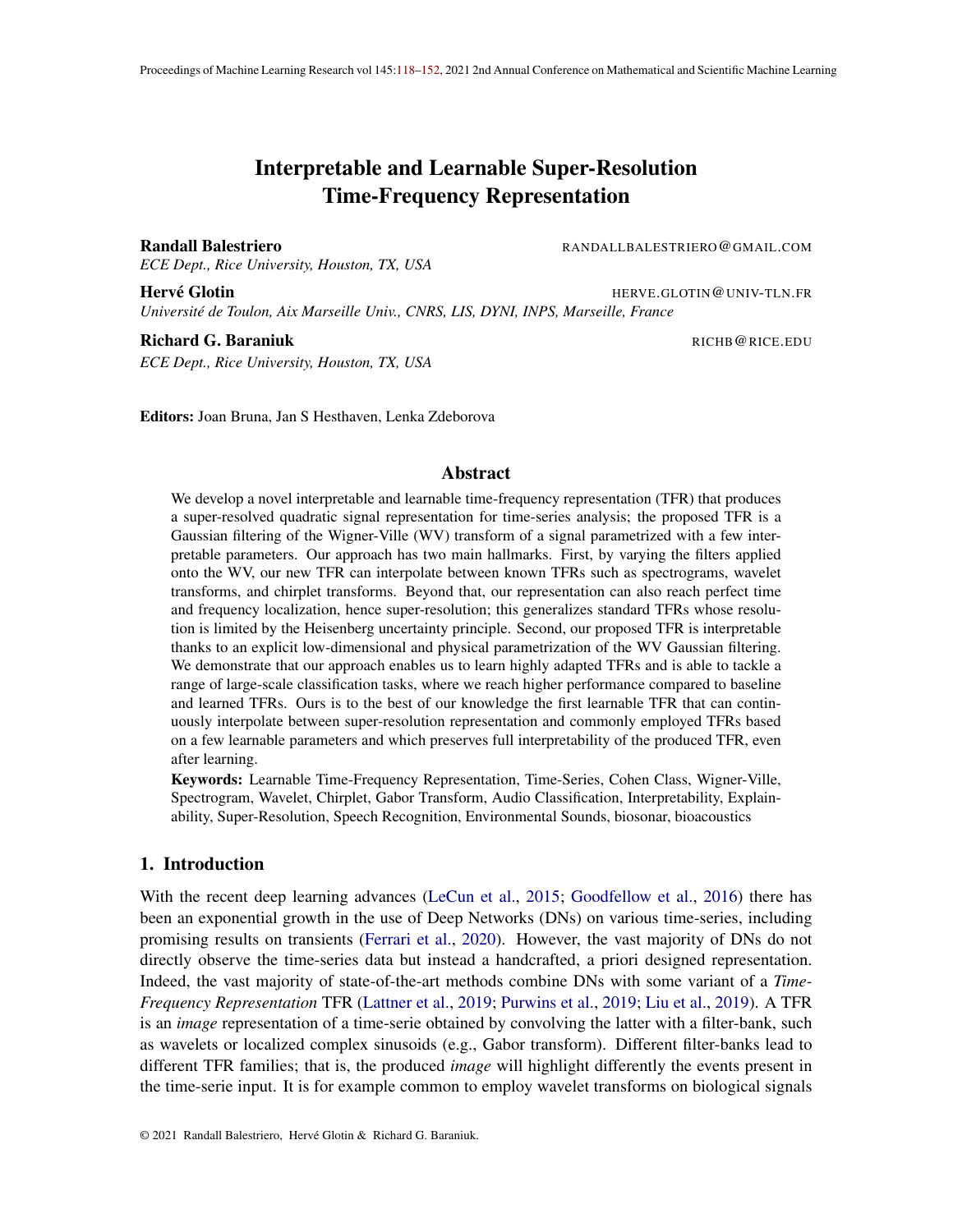quency to allow more precise representation. There is thus a necovide a universal learnable formulation able to interpolate between and within TFRs while preserving interpretability of the learned representation and with the ability to reach super-resolutidime crucial component that allows us to produce such a learnable TFR is that as opposed to current solutions, we do not learn a Itering of the waveform signal, but a Itering of the Wigner-Ville transform (Wigner, 1932; Flandrin, 1998), which is a bilinear representation of the signal and from which common TFRs can be obtained through Gaussian Itering of that representation. Through an explicit parametrization of those Gaussians we allow adaptivity of those Iters while maintaining interpretability of the Iters and the resulting TFR.

We validate our method on multiple large scale datasets of speech, bird and marine bioacoustic and general sound event detection, and demonstrate that the proposed representation outperforms current learnable TFR techniques as well as xed baseline TFRs regardless of the DN employed on top of those representations.

We summarize our contributions as follows:

[C1] We develop a Wigner-Ville Distribution based TFR with explicit interpretable parametrization able to reach super-resolution (Sec. 3.1), able to maintain interpretability of the Iters and the representation at any point in the learning phase (Sec. 3.2), able to continuously interpolate between state-of-the-art TFRs (Sec. 3.3) and able to adapt its sensitivity to input transformations (Sec. 3.4).

[C2] We provide an ef cient implementation allowing us to compute the proposed representation solely by means of Short-Time Fourier Transforms (Sec. 4.2). This allows GPU friendly computation and applicability of the method to large scale time-series dataset. We study the method complexity and provide details on our implementation (Sec. 4.1).

[C3] We validate our model and demonstrate how the proposed method outperforms other learnable TFRs as well as xed expert based transforms on various datasets and across multiple DN architectures. We interpret the learned representations hinting at the key features of the signals needed to solve the task at hand (Sec. 4.3).

#### 2. Background on Time-Frequency Representations

In this section we brie y recall the standard time-frequency representations that are commonly employed when dealing with time-series data.

Fourier and Spectrogram. Motivated by the understanding of physical phenomena, mathematical analysis tools have been created, notably the Fourier transform (Bracewell and Bracewell, 1986). Any signak in  $\mathsf{L}^2(\mathsf{R})$  can be expressed in any basis  $\mathcal{A}(\mathsf{R})$  (Mallat, 2008), the Fourier transform of a signal expresses in the orthogonal basis formed by complex exponentials as  $F_x$ (!) =  $\frac{1}{1}$  $\frac{1}{1}$  x(t)e  $\frac{it}{t}$  dt; providing a powerful representation for stationary signals. For non stationary signal analysis, where the observed signal carries different information dynamics throughout its duration, co-existence of the time and frequency variables in the representation is needed. One solution is offered by the Short Time Fourier Transform (STFT) (Allen, 1977) de ned as follows

$$
STFT_{x,g}(t;f) = \begin{cases} Z_{1} \\ 0 \\ 1 \end{cases} g(t) \quad \text{(a) } e^{it} \quad d \text{;} \tag{1}
$$

with g an apodization window which vanishes when moving away formathis representation thus only assumes stationarity within the effective support othich we denote by  $_t$ . The squared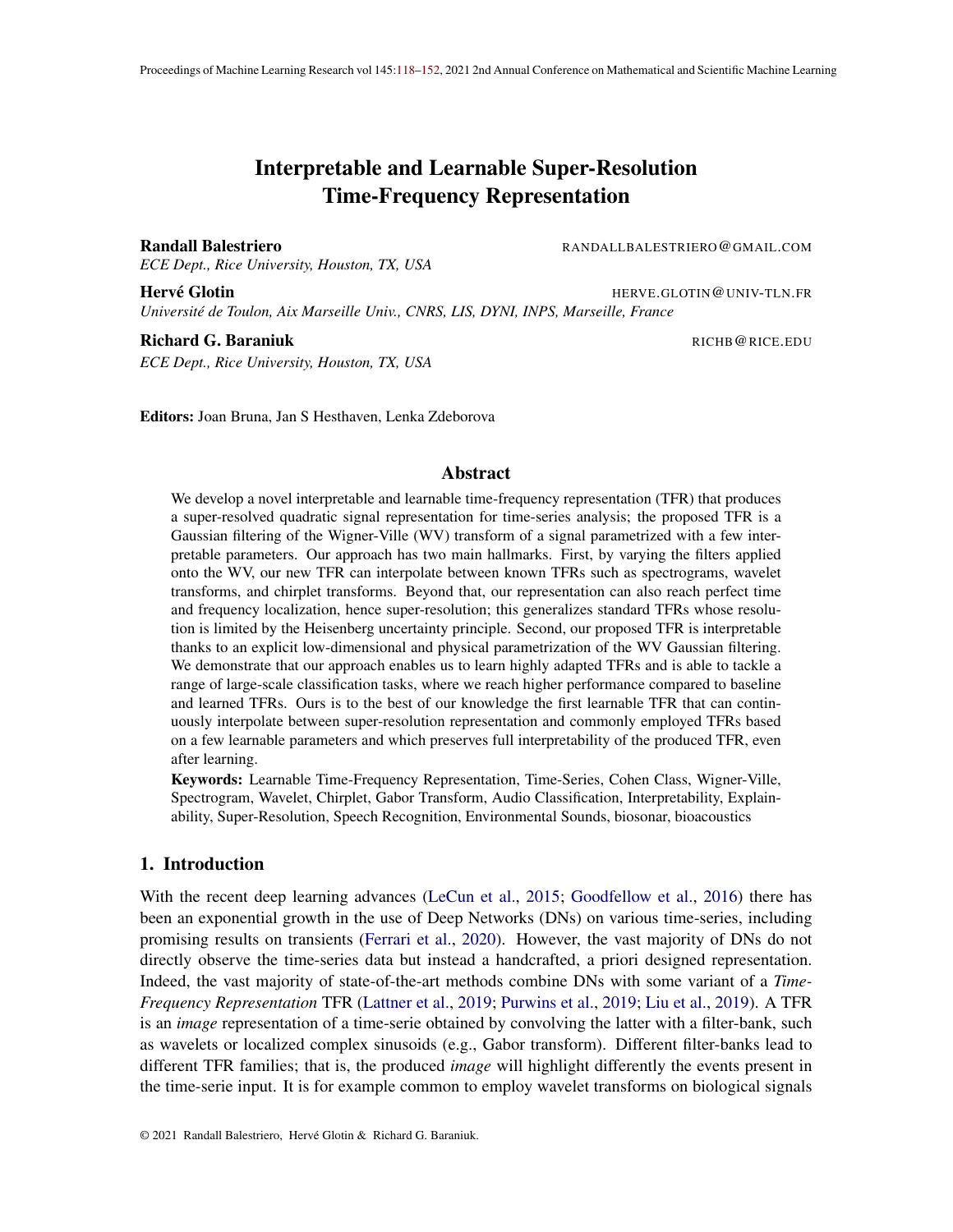modulus of the STFT is called the spectrogram as  $\mathfrak{F}(\mathbb{R}^n) = \mathfrak{j}$ STFT<sub>x;g</sub>(t; f)  $j^2$ : The simplicity and ef ciency of its implementation makes the spectrogram one of the most widely used TFR for non-stationary signals. Nonetheless, the spectrogram has a fundamental antagonism between its temporal and frequency resolution which depends on the apodization window spreada spectrogram, larget allows high frequency resolution and poor time resolution and conversely for small <sub>t</sub>. Most applications employ a Gabor (or truncated/approximated) apodization window, in which caseg(u) =  $p\frac{1}{2}e^{-p\frac{1}{2}(2-\frac{2}{t})}$ . Such spectrograms are denoted as Gabor transforms (Gabor, 1946). We will denote such a Gaussian windowgby.

Wavelet Transform. A wavelet lter-bank is obtained by dilating a mother lter<sub>0</sub> 2 L<sup>2</sup>(R) with variousscaless; the relationship between scale and center frequencty the dilated Iter is given bys =  $2^{S(1-\frac{f}{l})}$  with S the largest scale to be analyzed. Application of those dilated lters onto a signal leads to the wavelet transform WT (Mallat, 2008)

$$
WT_x(t; s) = (x ? s)(t); where s(t) = p \frac{1}{\overline{s}} o \frac{t}{s};
$$

with  $s > 0$ . The relative position of the mother wavelet center frequency is not relevant as the scales can be adapted as desired, let consider here that placed at the highest frequency to be analyzed. Note that the above is often referred as the nuous wavelet transform due to the use of analytical mother lter  $_0$ . On the other hand there also existdiscretewavelet transform (Haar, 1909; Daubechies, 1992) in which the discrete mother wavelet is often obtained by solving a system of equations (Jensen and la Cour-Harbo, 2001) which we do not consider in this study. To provide a representation invariant to the phase of the signal's internal events, it is common to apply a complex modulus after the convolution, or a squared complex modulus (Lostanlen et al., 2020), we thus consider in our study  $M(\vec{t}; s) = jx$  ?  $s^2(t)$ . As opposed to the spectrogram, the resolution of the WT varies with frequencies as the Iters have a constant bandwidth to center frequency ratio. In a WT, high frequency atoms with s close to1 are localized in time offering a good time resolution but low frequency resolution. Conversely, for low frequency atoms with s 1, the time resolution is low but the frequency resolution is high. As natural signals tend to be of small time duration when they are at high frequencies and of longer duration at low frequencies (Daubechies, 1990), the scalogram is one of the most adapted TFR for natural biological signals (Meyer, 1992).

Wigner-Ville Transform. The Wigner-Ville (WV) transform (or quasi probability or distribution) (Wigner, 1932) was originally derived for quantum mechanics (Moyal, 1949) and was only proposed as a TFR representation in Ville (1948). As opposed to the above TFRs which linearly transformx through a given basis or lter-bank, the WV transform is bilineax in The transform combines complex sine Iters as the Fourier transform and auto-correlations of the signal as follows  $\overline{z}$ 

$$
WV_x(t; f) = \int_{1}^{2} x t \frac{1}{2} x t + \frac{1}{2} e^{it} d:
$$
 (2)

Due to the auto-correlation term, computing the WV is demanding but provides a representation with perfect time and frequency localization as opposed to the spectrogram, wavelet transform, or any representation obtained through a linear Itering of the signal. This increased localization comes at the cost of introducing artifacts, or interference, in the representation (Daubechies and Planchon, 2002) and led to many variants of the WT with goal to reduce those artifacts e.g. the Pseudo Wigner Ville (Flandrin and Escudi, 1984) or the Smoothed Pseudo Wigner-Ville (Hlawatsch et al., 1995).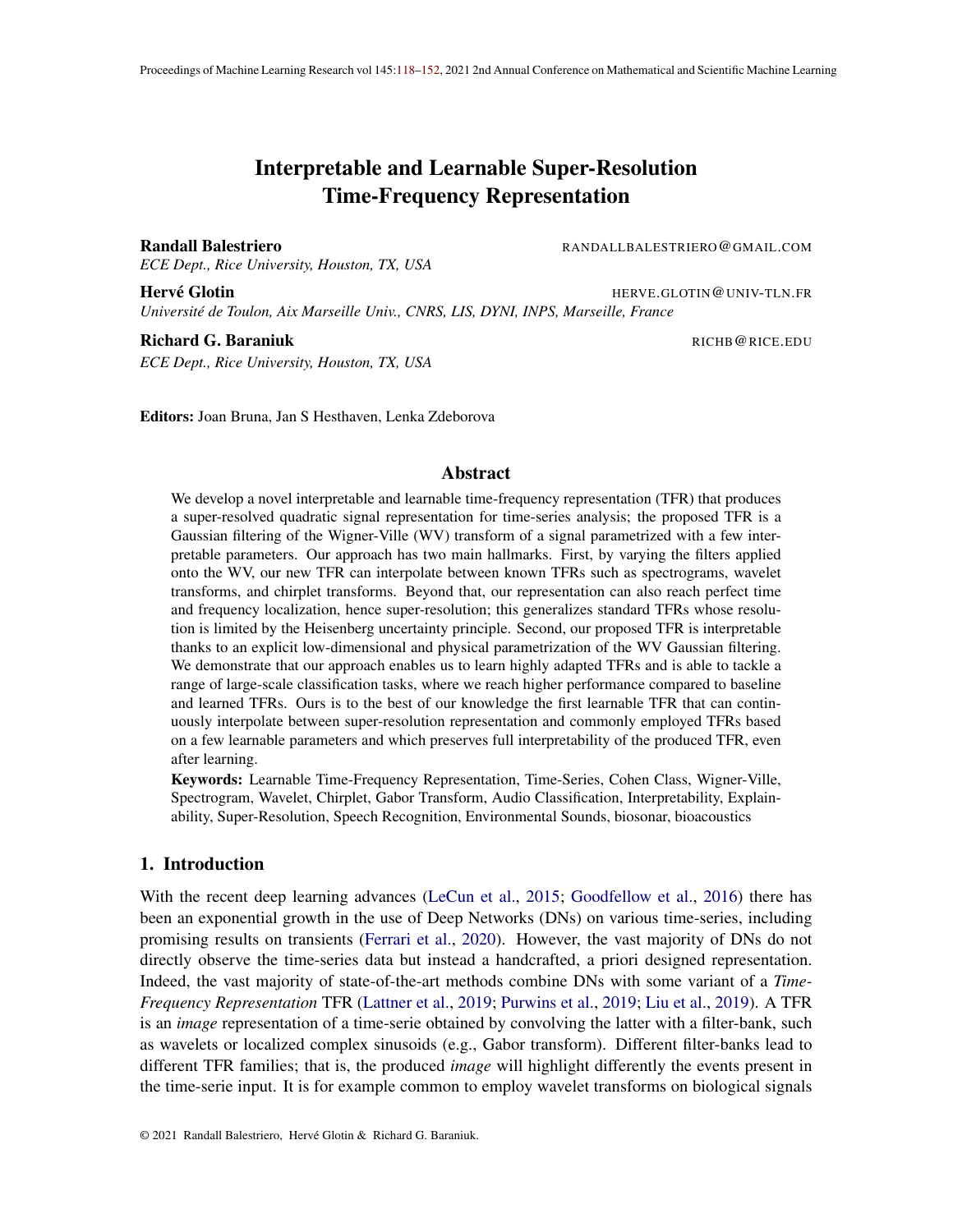Filtering the Wigner-Ville Transform: (Af ne) Cohen Class. One of the greatest property of the WV transform beyond perfect time-frequency localization lies in the ability to recover any TFR obtained from a linear Itering of a signal with a Iter-bank by instead performing a linear Itering of the WV representation with a low-pass Iter we denote a  $2 L^2(R^2)$  as in(WV<sub>x</sub>?) with ? the 2-dimensional convolution. Collecting all possible low-pass Itered WV representation produces the Cohen class (Cohen, 1989) which we denote sim**6ly as**d de ned as

$$
C_x = f W V_x ? j 2 L2(R2); low-passg; \qquad (3)
$$

and where we have as special cases  $S^P$  C<sub>x</sub> for any Gaussiang. We thus see that any Gabor transform lives in this class, as well as many other known TFRs as we will discuss in the following section. An important extension of the Cohen class is given by the af ne Cohen class (Flandrin and Rioul, 1990; Flandrin, 1993; Daubechies and Planchon, 2002) where not a single itter employed with  $\mathcal Z$ -dimensional convolution but instead a time only convolution is employed with a collection of ltersf  $_f$ ; f 2 R g with the constraint that  $_f$  (;!) =  $_0$ (f;f!) given a "mother" low-pass lter  $\,$ <sub>0</sub>. One should notice the close resemblance to the WT, in fact, WTs belong to the af-ne Cohen class.

This paper extends the Cohen class and the af ne Cohen class by removing the af ne transformation constraint relating the kernels, and by imposing a parametrization of those Iters to allow learning, computational ef ciency and interpretability of the Iters and produced representation. Removing the af ne constraint is key in allowing the WV transform Itering to reach a larger set TFRs e.g. chirplet transforms which are fundamental for many applications (Gribonval, 2001; Yin et al., 2002).

# 3. Learnable, Universal and Stable Wigner-Ville Based Signal Representation

In this section we develop our proposed signal representation which builds upon the Wigner-Ville Distribution. We rst de ne our representation and study some key properties to nally propose a physics based parametrization that will allow for interpretability and robust learning. Throughout our development, we consider continuous time and frequency and will consider the nite sample, descrete case in the next section.

# 3.1. Wigner-Ville Based Signal Representation

We now de ne our transformation, coined tke-transform which corresponds to applying 2a dimensional truncated Gaussian kernel 2  $\mathsf{L}^2(\mathsf{R} \quad [0; 2])$  onto the Wigner-Ville transform WV<sub>x</sub> 2 L<sup>2</sup>(R [0; 2)) of the signalx 2 L<sup>2</sup>(R) (recall (2)), each kernel employs independent parameters for different frequencies  $[0; 2]$ .

De nition 1 (K-transform) nition 1 (K-transform) TheK-transform of a signak with kernel is de ned as

$$
K_{x}(t; f) = \sum_{\begin{array}{c} R \ [0;2 \end{array}} W V_{x}(\ ; ! \ ) f(t \ ; ! \ ) d d!, \tag{4}
$$

where the 2-dimensional Gaussian density function is parametrized by

$$
f(t; 1) = N \qquad 1 \qquad ; \qquad \begin{array}{c} 0 \\ f(f) \end{array} ; \qquad \begin{array}{c} f(f)^2 \\ f(f) \end{array} \qquad \begin{array}{c} 1 \\ 1 \end{array} \qquad \begin{array}{c} 1 \\ 2 \end{array} \qquad \begin{array}{c} 1 \\ 1 \end{array} \qquad \begin{array}{c} 0 \\ 1 \end{array} \qquad \begin{array}{c} 1 \\ 0 \end{array} \qquad \begin{array}{c} 0 \end{array} \qquad \begin{array}{c} 1 \\ 0 \end{array} \qquad \begin{array}{c} 1 \\ 0 \end{array} \qquad \begin{array}{c} 1 \\ 0 \end{array} \qquad \begin{array}{c} 1 \\ 0 \end{array} \qquad \begin{array}{c} 1 \\ 0 \end{array} \qquad \begin{array}{c} 1 \\ 0 \end{array} \qquad \begin{array}{c} 1 \\ 0 \end{array} \qquad \begin{array}{c} 1 \\ 0 \end{array} \qquad \begin{array}{c} 1 \\ 0 \end{array} \qquad \begin{array}{c} 1 \\ 0 \end{array} \qquad \begin{array}{c} 1 \\ 0 \end{array} \qquad \begin{array}{c} 1 \\ 0 \end{array} \qquad \begin{array}{c} 1 \\ 0 \end{array} \qquad \begin{array}{c} 1 \\ 0 \end{array} \qquad \begin{array}{c} 1 \\ 0 \end{array} \qquad \begin{array}{c} 1 \\ 0 \end{array} \qquad \begin{array}{c} 1 \\ 0 \end{array} \qquad \begin{array}{c} 1 \\ 0 \end{array} \qquad \begin{array}{c} 1 \\ 0 \end{array} \qquad \begin{array}{c} 1 \\ 0 \end{array} \qquad \begin{array}{c} 1 \\ 0 \end{array} \qquad \begin{array}{c} 1 \\ 0 \end{array} \qquad \begin{array}{c} 1 \\ 0 \end{array} \qquad \begin{array}{c} 1 \\ 0 \end{array} \qquad \begin{array}{c} 1 \\ 0 \end{array} \qquad \begin{array}{c} 1 \\ 0 \end{array} \qquad \begin{array}{c} 1 \\ 0 \end{array} \qquad \begin{array}{c} 1 \\ 0 \end{array} \qquad \begin{array}{c} 1 \\ 0 \end{array}
$$

whereN is the Gaussian multivariate density function.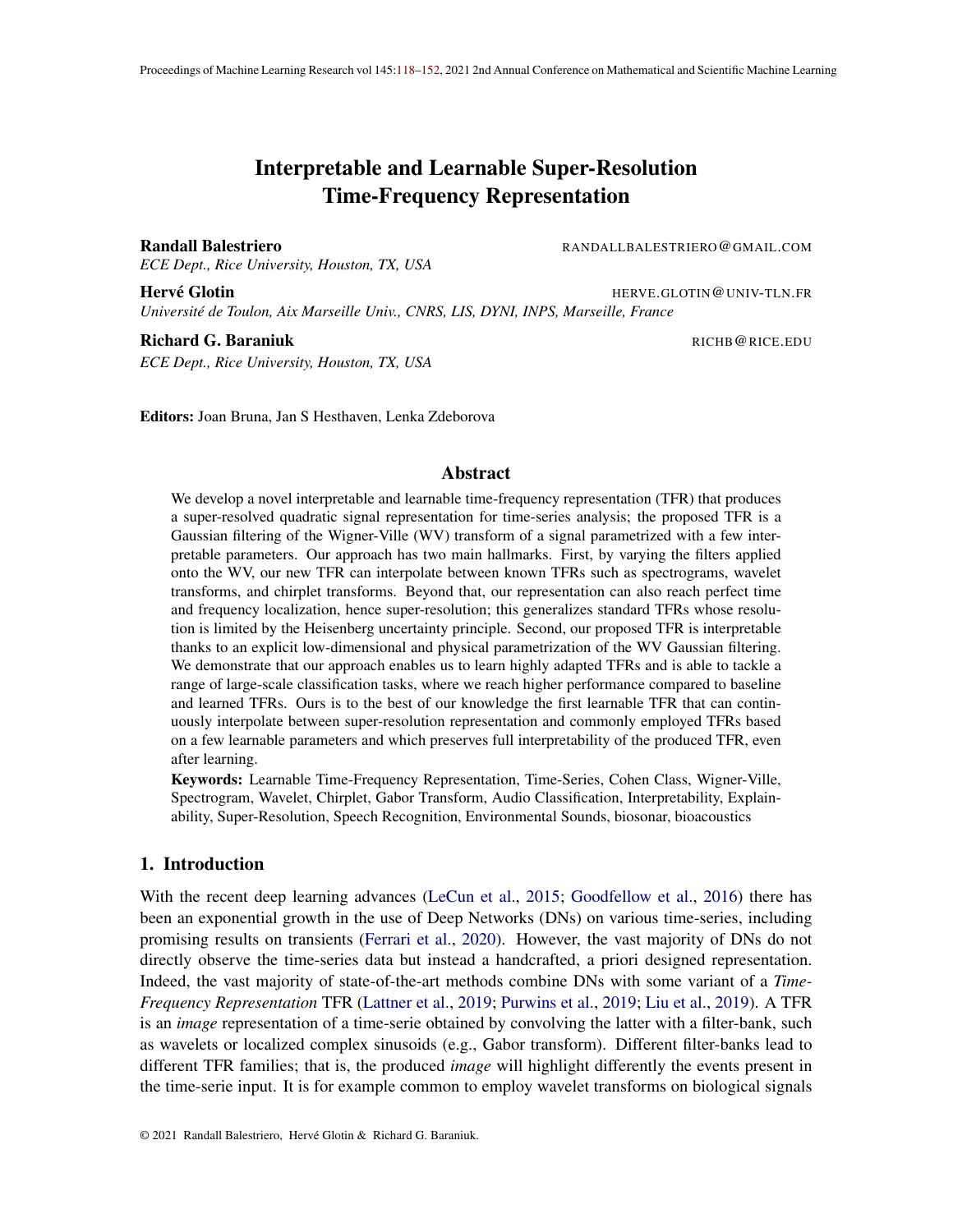First, one should notice that the above extends the de nition of the Cohen's class (recall (3)) and the af ne Cohen class. The K-transform falls back to the Cohen class iff the kernelse identical for any frequency position (in that case  $\&$  can be obtained with a sing bedimensional convolution between WV and the single Gaussian kernel). The K-transform falls back to the af ne Cohen class iff the mean and covariance parameters are tied together<sub>t</sub>  $(f\sin\theta)$  for  $f(f)$  and  $_f$ (f)<sup>2</sup> /  $_f$ (f). That is, the lters have bandwidths varying with their mean and center-frequencies (in the WV domain). One important family of TFRs known as variable Q-transform (Huang et al.,

2015) can be reached by the K-transform but not by the af ne Cohen class as opposed to constant Q-transforms TFRs (Brown, 1991) that can be reached by the K-transform and the af ne Cohen class.

Second, the K-transform is real valued as both the Wigner-Ville representation, Valled the Gaussian kernel are real valued. We now discuss the advantages of such a parametrization. Each -lter has 4 degrees of freedom that fully characterize the type of events being captured and allow for interpretability, we discuss this further below. As the parameters of different lters  ${}_{\mathsf{f}}$   ${}_{\mathsf{o}};$  f  $\,$   $\mathsf{G}$  f  ${}^{0}$ are independent, the number of degrees of freedom of the transform depends (linearly) on the desired number of lters (a nite number in practice). For common machine learning tasks and datasets we rarely see the number of lters exce&a8which leads to512 degrees of freedom. In this paper we will learn those parameters with some avors of gradient descent as the transform is differentiable w.r.t. the Gaussian parameters. This will allow to adapt the Iters and thus the transform to the data and task at hand. All the implementation details as well as a fast computation method will be provided in the next section.

Lastly, a key property of most TFRs reside in their time-frequency resolution, that is, how precise will be the representation into reecting the frequency content at each time step present in the studied signal. Standard TFRs (and their learnable versions) have limited resolutions constrained by the uncertainty principle. In short, TFRs such as scalograms or STFTs all employ time-frequency -lters that have their effective support's area lower bounded (when viewed in the WV domain). And while changing the hyper-parameters of those TFRs alter the supports' shape of those Iters, the area constraint prevents them from being highly localized in both time and frequency. We present an illustration of this in Fig. 4. The WV has perfect time and frequency localization, and thus the K-transform can reach super-resolution by adapting the covariance matrices of the Iters. In the limit when the Gaussian Iters become Dirac function $\oint \phi = 0$ ;  $\phi(f) = f(f) = 0$ , the K-transform falls back to the WV transform. We will study the sensitivity of the learned representation as a function of the Gaussian covariance matrices in the next section (Prop. 2), where we show that reaching super-resolution will make the representation highly sensitive to input noise and deformations; the ability to learn and adapt to the task and data at hand is thus crucial to ensure that super-resolution is reached only if bene cial to increase performances.

#### 3.2. Interpretability

The Gaussian parametrization of the kernetecall (5)) plays many crucial roles; the rst being the ease of interpretability of the lters and of the produced representation. The frequency mean represents the frequency center of the events captured by this lter. Studying the mappihalso inform on the concentration of those center-frequencies and if for example they follow a logarithmic growth as in the WT or a linear growth as in the STFT. The diagonal of the covariance matrix  $(+ (f)^2; f(f)^2)$  encodes the frequency and time bandwidths of the Iter. That is, how precise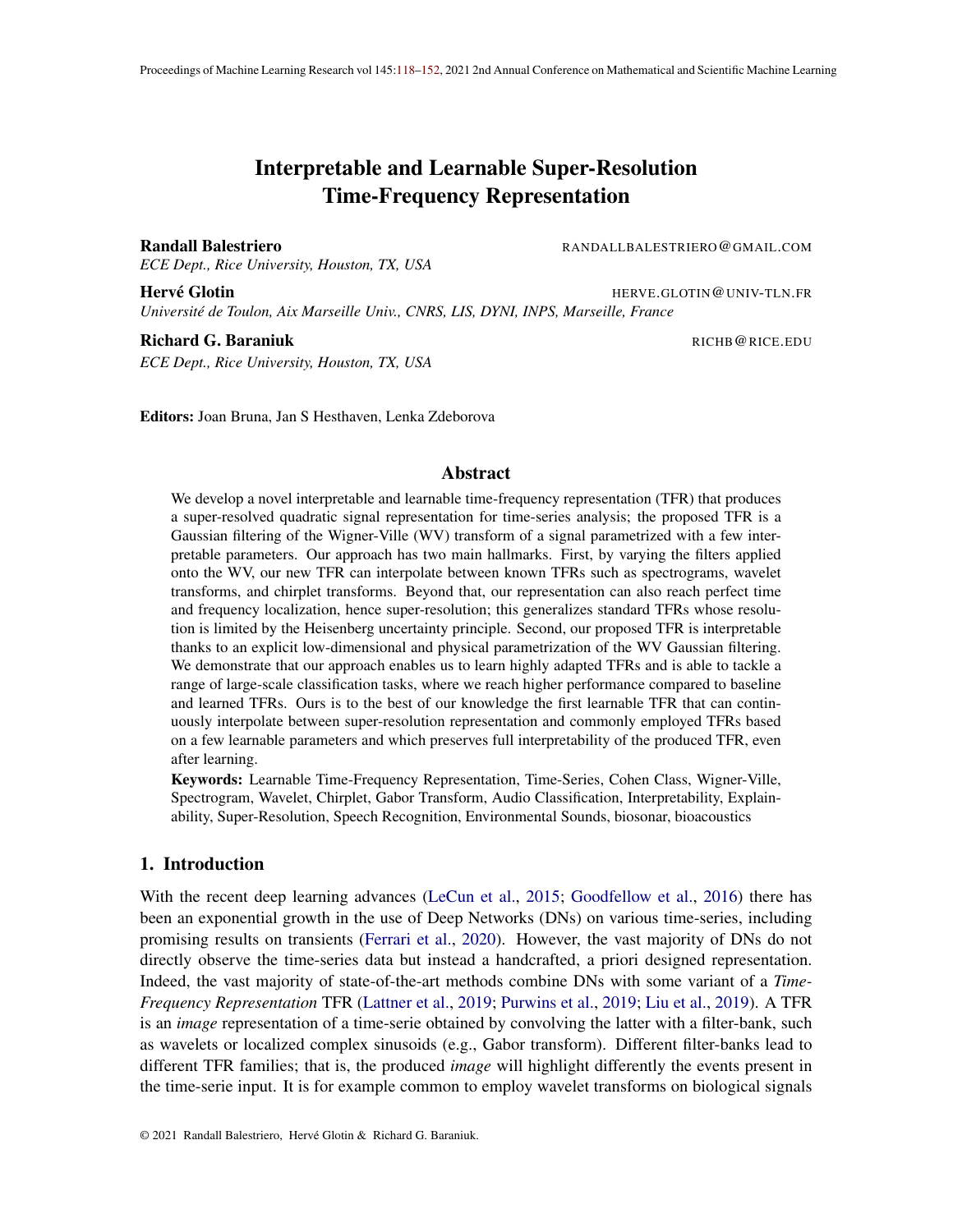frequency

Figure 1: Visualization of four different Gaussian Iters in the timefrequency plane (the Wigner-Ville domain) each depicted with a different color. Interpretability of the Iters (as detailed in Sec. 3.2) can be done directly by looking at the mean (position) of the Gaussian and the covariance matrix. In this case, the back/top lter is highly localized in time and frequency near the Nyquist frequency (notice the much higher localization than allowed in a WT or STFT; therange/anisotropic Iter is encoding chirp events (linear change in time of the instantaneous frequency), this is typical of bats or birds'calls; thgreen/ at lter is highly localized in frequency and encodes long duration event, this can be seen with insects emitting relatively high frequency sounds for a long duration; the bottom Iter on the contrary is localized in time and encodes large band frequency events, this is typical of transient events such as clicks of dolphins.

time

in time and in frequency is the lter. For example when capturing a stationary signal with long time duration an appropriate $(f)$  to best capture the event would be greater than when capturing a transient (short duration, burst like) event. Hence, studying the learned parameters (and Iters) allow to study the physical properties of the encoded events which is crucial for example in bioacoustics (Dawson, 1991) or geophysics (Seydoux et al., 2020). The off-diagonal of the covariance, encodes the (linear) chirpness of the lter; that is, how the instantaneous frequency of the Iter changes with time. This chirpness parameter plays a crucial when capturing events as generated by bats, birds (Barclay, 1999; Capus and Brown, 2003) or radar and imaging devices (Baraniuk and Steeghs, 2007; Luo et al., 2009). Beyond this direct interpretability of the types of event being encoded by each lter, this parametrization is also general enough to reach most of the current TFRs as we now demonstrate.

# 3.3. Universality

A second key bene t of the proposed Gaussian parametrization resides in its ability to reach most of the employed TFRs. In fact, it has been shown through various studies how TFRs such as the chirplet transform, the WT with Morlet wavelet or the Gabor transform (Nuttall, 1988; Flandrin and Rioul, 1990; Jeong and Williams, 1990; Baraniuk and Jones, 1996; Talakoub et al., 2010; Gillespie and Atlas, 2001) all belong to the (af ne) Cohen class where the convolution kerne<sup>n</sup>s dimensional Gaussian where only the mean and covariance parameters are to be changed. We formalize this result below.

Proposition 1 (Universality) Any Gabor transform, Gabor wavelet transform, Gabor chirplet transform are reachable by the K-transform. (Proof in App. C.2.)

The above result is crucial as it demonstrates how the proposed formulation covers most of the current state-of-the-art deterministic TFRs. In addition, most learnable frameworks simply adapt the parameters of some xed TFRs, as such, those learned representations are also reachable by the K-transform. We depict in Fig. 2 some speci c cases of means and covariances that can be imposed on the parameters of the Gaussiansto make the K-transform fall back to known TFRs; we also give the analytically parameters for each case in Table 3 in the Appendix.

We should highlight that not all representations can be reached by the K-transform. For example, a sinc based Iter-bank can not be reached as it would require not a Gaussian Iter applied onto WV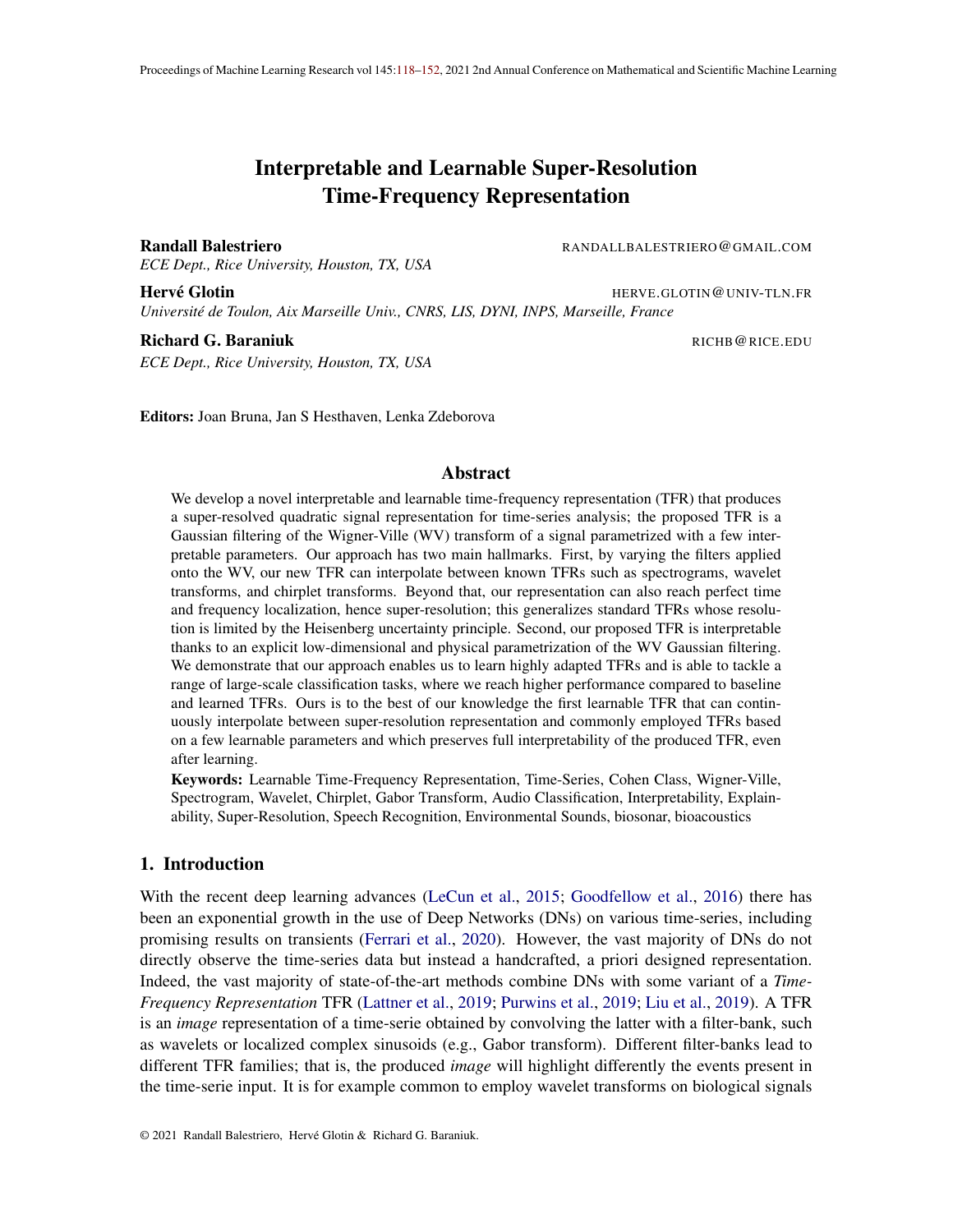Figure 2: Depiction of various Iter-banks in the frequency domain, time domain and time-frequency plane (Wigner-Ville domain) for a STFTt(pp) with small Gaussian apodization window (left) and large Gaussian apodization window (right); for a wavelet transformiddle) with Morlet wavelets, and for a chirplet transform (ottom). First, all those TFRs can be obtained through a Gaussian Itering of the Wigner-Ville representation each with a speci c set of means and covariances for the Gaussians. By changing those parameters it is possible to move continuously from one TFR to another (Theorem 1). Second, the larger is the Gaussian (covariance) in one direction or the other (time or frequency) the more stable will be the produced TFR (Prop. 2), with an highly localized Gaussian (small covariance entries) super-resolution is achieved providing the produced TFR increased time and/or frequency precision of the events present in the input signal. Third, learnability of the Gaussian parameters allow to let the data, classi cation/regression pipeline and the loss function at hand drive the design of the TFR to maximize performances.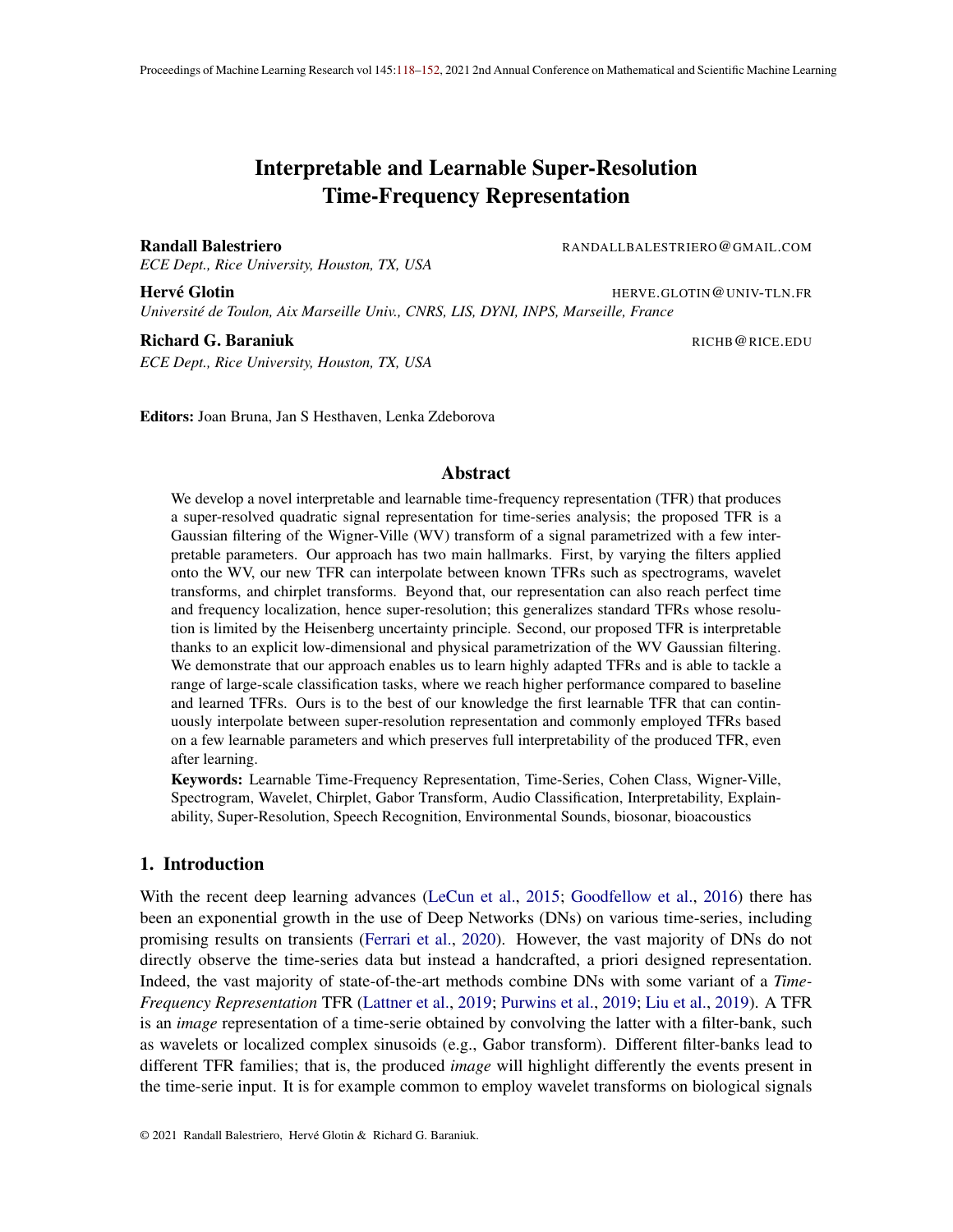but a rectangular window. Also, any TFR employing a time-varying basis can not be recovered by the K-transform. This type of "signal adapted" basis (Ramchandran and Vetterli, 1993; Abramovich et al., 1998) is not common in regression and classi cation tasks as those tasks heavily rely on translation invariance of the representation. A simple rule determining if a TFR can be reached by the K-transform is formalized below as a direct application of Moyal theorem (see Theorem 8 in Bahri and Ashino (2015)).

Remark 1 Any signal representation Rthat can be expressed  $\mathbf{a}(\cdot; f) = jx$  ?  $f^{2}$  where  $_1$ ;  $_2$ ; ::: are possibly independent Iters from each other can be reached by the K-transform if the W V transform of the signal $W\vee_{+}$ ; 8f  $% \mathbb{R}^{+}$  are 2-dimensional Gaussian.

## 3.4. Continuity and Stability

In this section we highlight some fundamental properties of the K-transform concerning its stability to changes in the Gaussian parameters of the lters, and changes in the inputsignparticular our rst result demonstrate how the proposed formulation allows to continuously move from one TFR to another (recall Prop. 1) when changing the Gaussian parameters.

Continuity. For convenience, we encapsulate all the Gaussian parameters as a single operator  $:[0; 2)$  7! R  $R^+$   $R^+$  R de ned as

(f), 
$$
f(f)
$$
;  $f(f)^2$ ;  $f(f)^2$ ; (f)  $f$ ; (6)

where to simplify notation we assume  $)$  2 R, we discuss the valid support that ensures invertibility of the covariance matrix in the next section; we also explicit the K-transform astix make the dependency on explicit. We can now derive the Lipschitz continuity result of the proposed representation in term of its parameters.

Lemma 2 (Lipschitz continuity) Given two parameter mapping $\mathsf{Sand}\;^0$ in L $^2$ (R) as de ned by (6), the distance between the two induced representations is upper bounded by the distance between those mappings as in

$$
kK_{x;} K_{x; 0}k_{L^{2}(R^{2})}^{2} kxk_{L^{2}(R)}^{2} k (f) {q^{2}+k_{Z}^{2}d^{-\frac{1}{2}}};
$$

with the Lipschitz constant of a standard 2D Gaussian  $(2422)$ . (Proof in App. C.1.)

From the above result we see how one can compare different K-transforms simply by comparing their associated parameters, as close parameters imply close representations of the same inputs. As such, if the learned parameters are say close to the ones of a WT, then one can con-dently assume the learned representation to be a WT. Lipschitz continuity also naturally provides the following.

Theorem 1 (TFR Interpolation) The representation  $K$  moves continuously withallowing to continuously interpolate between any reachable TFR. (Proof in App. C.3.)

The above result demonstrates that the transform is Lipschitz continuous with respect to its parameters , hence, moving from any representation to another is done in a continuous fashion when continuously moving the parameters. This property is also important in our context of learning fact, when performing updates of those parameters in a gradient based fashion (small increments)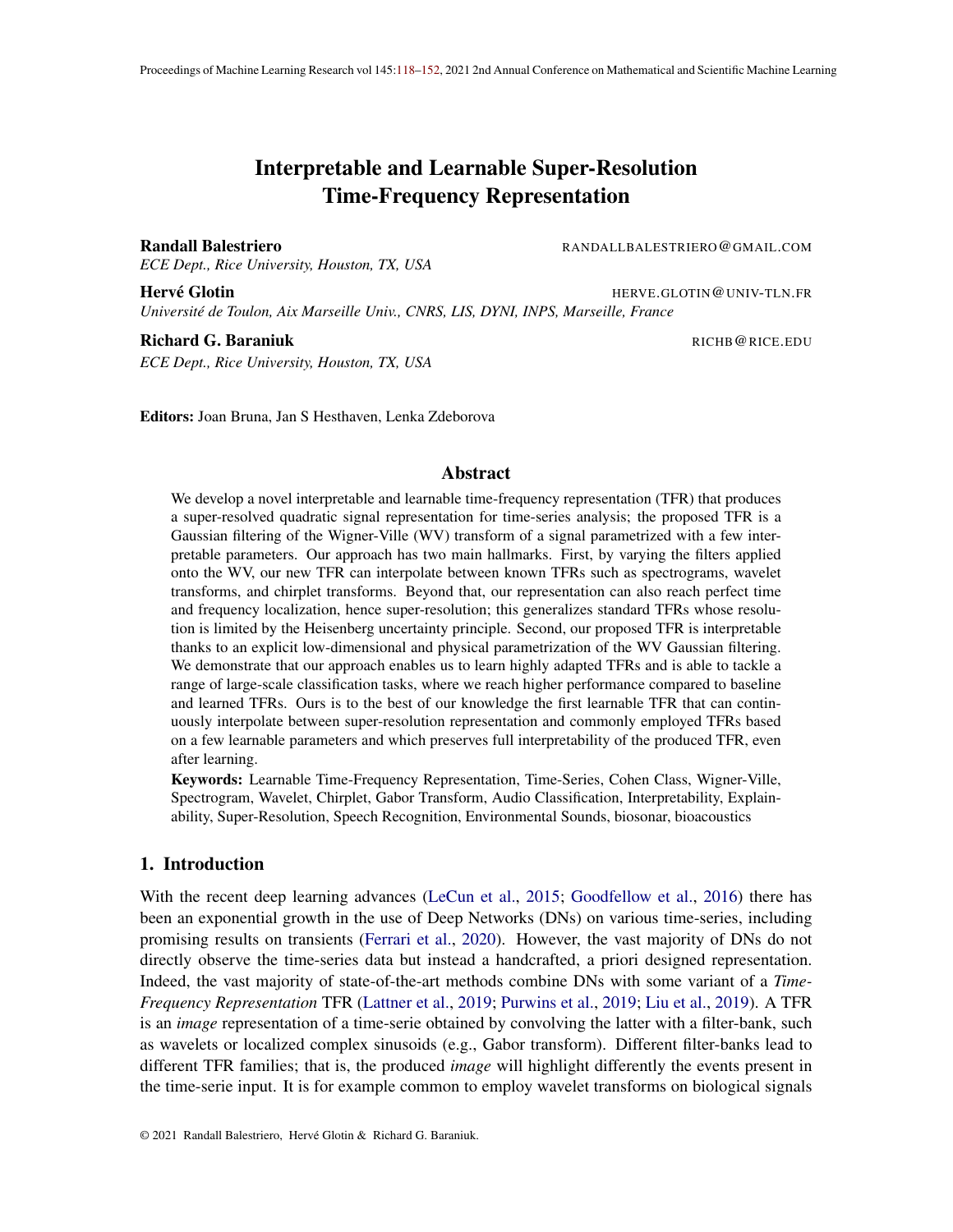we are guaranteed to not produce abrupt changes in the representations. This is highly bene-cial to have stability during training. We conclude with an important result derived when the af ne Cohen class was generalized to produce wavelet transforms in Flandrin and Rioul (1990) (Prop. 4) stating that the Gaussian parametrization we employ is not only suf-cient but also necessary.

Remark 3 A continuous passage from a spectrogram to a scalogram by Itering the Mo/Nossible iff the Itering is done with Gaussians Iters.

The above result should demonstrate along with Sec. 3.2 and 3.3 that the Gaussian parametrization is not only providing interpretability and universality but is also the only parametrization allowing a continuous interpolation between TFRs.

Stability. We now study how does the representation change when the inputer turbed (as opposed to the previous paragraph that focused on perturbations of the parameters rst direct result concerns the equivariance of the representation with translation of the input in time. That is, translating the input in time translates the representation. This results comes from the fact that the WV is itself translation equivariant, and since we apply a time convolution on this representation, itself being translation equivariant, we have that the K-transform maintains this property. Maintaining this property is important especially for tasks without a priori knowledge in order to maintain enough information about the input signal (Kondor and Trivedi, 2018; Cohen and Welling, 2016; Cohen et al., 2018).

On the other hand, we also want to ensure that small changes in the input do not yield high changes in the representation. This stability to input deformation is also crucial to provide easier stochastic optimization and improved generalization (Mallat, 2016). This type of stability is often achieved from handcrafted designs such as a time averaging (Bruna and Mallat, 2013). We now demonstrate that in the K-transform, the sensitivity to input transformations is directly controlled by the covariance of the Gaussian lters, and that during training, the Iters will adapt to produce stable representations only if needed based on the data and task speci c perturbations. Denote a transformationu applied on the signal and formally characterize the induced perturbation amount in the K-transform by  $kK_{x}$ ;  $_{\rm ^{2} (R ^{2})},$  let also denot**e**let(  $_{\rm f}$  ) ,  $_{\rm t}$  (f )<sup>2</sup>  $_{\rm f}$ (f )<sup>2</sup>  $(f)$ <sup>2</sup>.

Proposition 2 (Stability to deformation) A transformation of the signal  $(x)$  implies a change in the representation proportional to the inverse of the covariance determinant as

$$
kK_{x}
$$
;  $K_{D(x)}$ ;  $k_{L^2(R^2)}$   $\frac{kx D(x)k_{L^2(R)}}{min_f det(\frac{1}{f})}$ ;

with the Lipschitz constant of the WV which exists and is nite for bounded domain. (Proof in App. C.6.)

Based on the data and task at hand, the K-transform can adapt its parameters and in particular its covariance matrix to reach super-resolution or to reach stability to input deformations. The extreme cases range from Dirac-like Iters producing a highly sensitive TFR to constant Iters (in nite limit variance) producing a completely invariant representation. This highlighted trade-off demonstrates how current TFRs (e.g. WT, SP) which had  $et(-f)$  lower bounded by the uncertainty principle provide some stability in their representation. Furthermore, speci c invariants can be obtained as highlighted below allowing to recover for example time invariande scattering network (Mallat, 2012).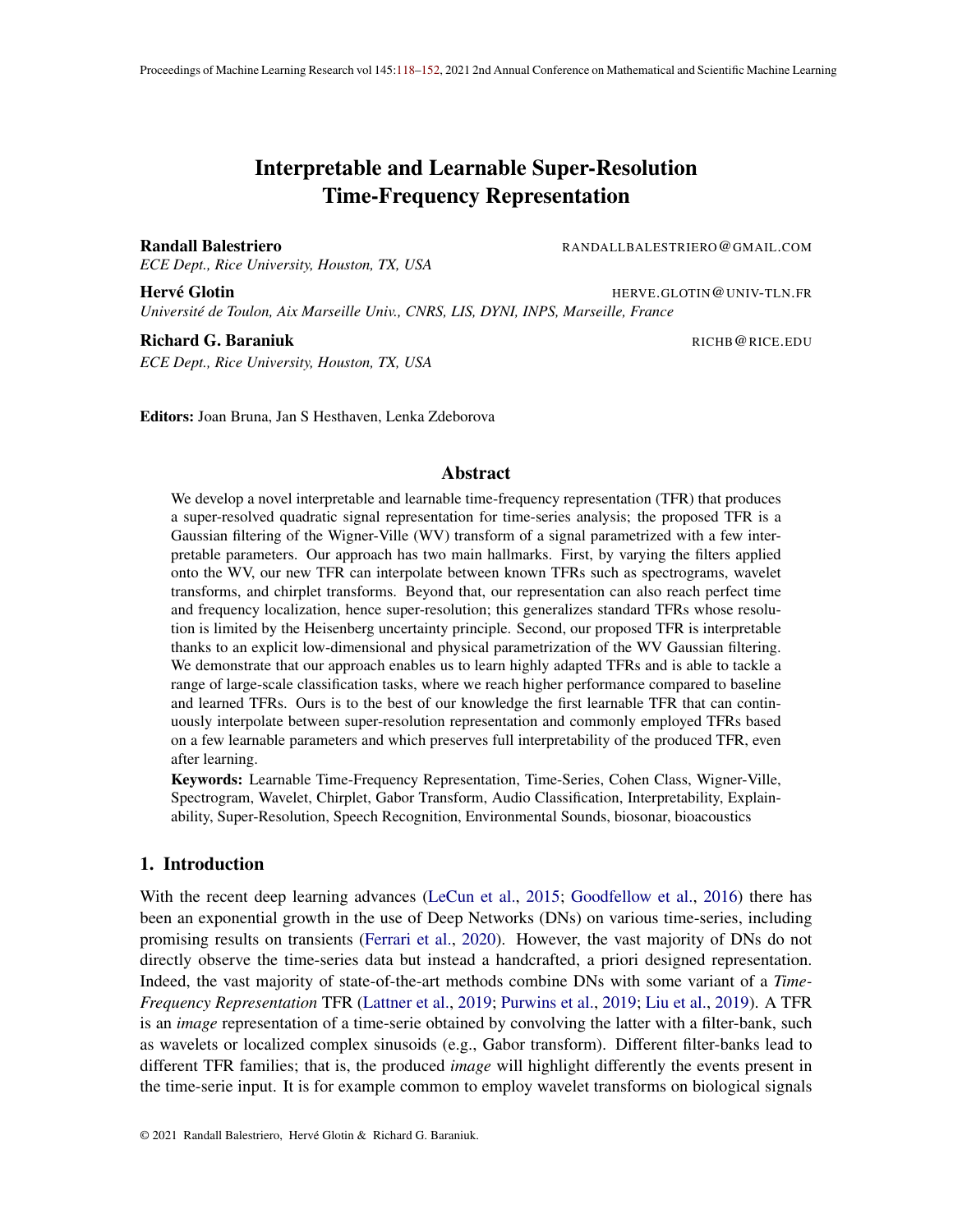Remark 4 Time invariance, $kK_{x}$  $K_{D(x)}$ ;  $K_{L^2(R^2)} = 0$  with D any translation operator, is reached as  $_{t}(f)$  ! 1 ; 8f, frequency invariance  $kK_{x}$  $K_{D(x)}$ :  $k_{L^2(R^2)} = 0$  with D any frequency shift operator, is reached  $a f$  | 1 ; 8f.

Noise Sensitivity.One last important study concerns the sensitivity of the proposed transform in the presence of noise in the signal. That is, we concentrate the above analysis to the cabe where would produce an observation formed by an underlying signal corrupted with additive random noise. In the case of i.i.d. noise variables with nite rst two moments we obtain the following result.

Lemma 5 The K-transform of a noisy signal =  $y +$ , with i.i.d. noise (in time), is a random variable with mean given by

$$
E[K_{x}(t;f)] = K_{y}(t;f) + \sum_{0}^{Z} S(1)_{f} !; f(f); \frac{2}{f}(f) dl; \qquad (7)
$$

with S(!) the noise power density function and is the density function of  $\texttt{\$}$ dimensional Gaussian with given mean and variance. (Proof in App. C.5.)

From the above, we obtain that the K-transform of noisy signals will be biased based on the noise power density function and its correlation with the employed Gaussian kernels. The variance of the noisy transform  $K(t, f)$  can also be obtained analytically as we demonstrate in Lemma 5's proof. While we will focus on classi cation problems in this study, the above result shall open the door to applying the K-transform and learning the Gaussian kernefor denoising applications. We now demonstrate how the-transform can be computed ef ciently solely from Fast Fourier Transforms, for other properties of the transform such as characterization of the interference based on the covariance please see Appendix D.

# 4. Fast Fourier Transform Computation of the K-transform

We carefully develop in this section the implementation of our method as well as present an interesting computation method allowing to scale the K-transform to large scale dataset and signal with long time duration (high number of recorded bins). We then employ our method on various large scale benchmarks and compare with alternative learnable TFRs and demonstrate how the K-transform attains higher accuracies.

#### 4.1. Gaussian Parameter Learning.

Recall from Def. 1 that the K-transforms involves a Gaussian Itering of the<sub>x</sub>We presentation. We propose to learn the Gaussian parameters for each lter of the nite Iter-bank

$$
f_{-1};\ldots;\quad \ \ \mathsf{F} \, g;
$$

where the values of(1);  $\cdots$ ; (F) from (6) are considered as the learnable parameters of the model. In order to ensure stability during training and avoid learning parameters producing non positive semide nite (PSD) covariance matrices we impose

$$
t(i) > 0; \t f(i) > 0; \t (i) 2 \t 0.95 \t {p \t {t(i) + (i); 0.95} \t p \t {t(i) + (i) + (i) ; i = 1; ...; F;}
$$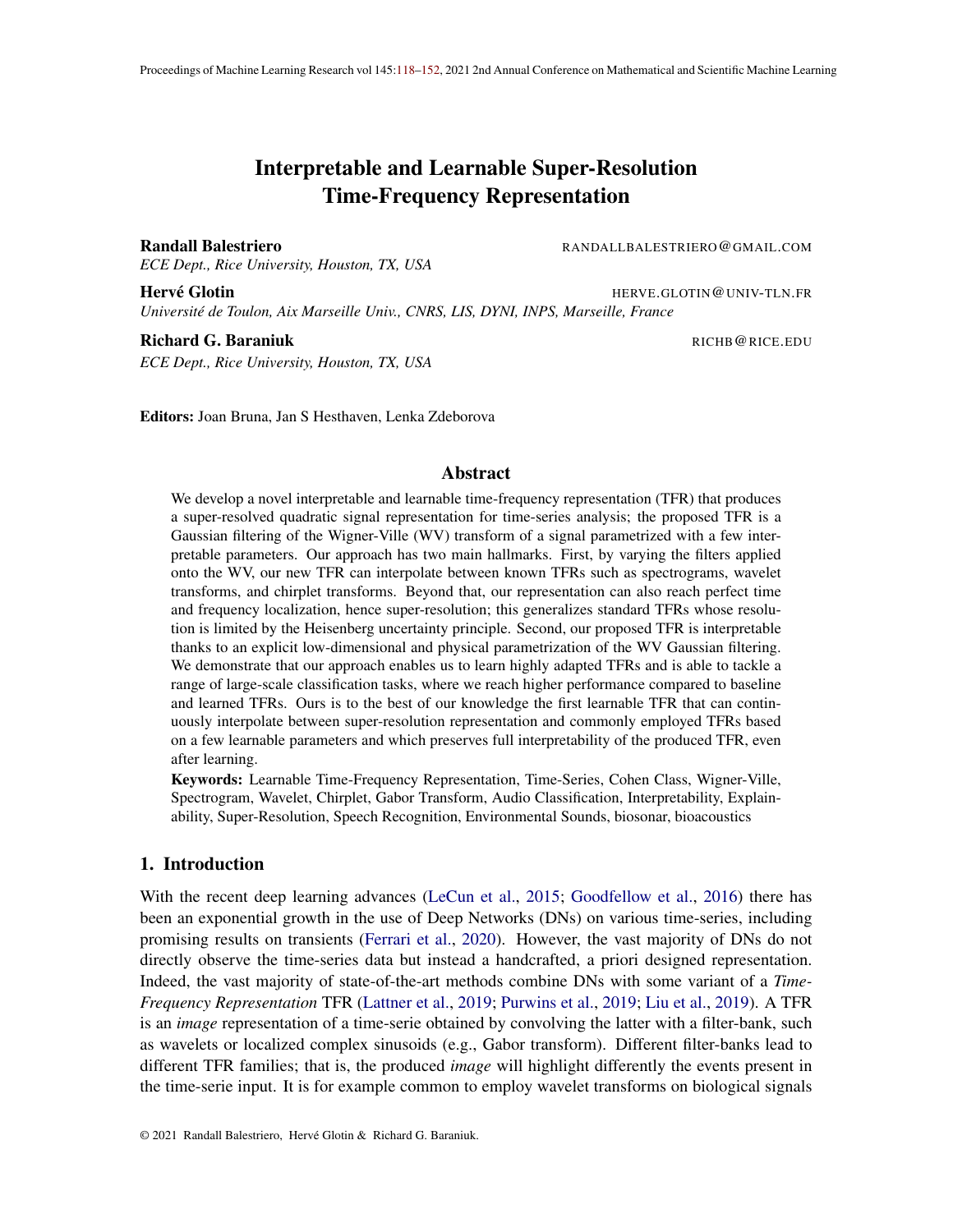ensuring that we can perform unconstrained gradient descent optimization of our objective function without producing covariance matrices that are not PSD. We do not impose constraints ) on from the experiments we observed that no divergence of this parameter occurred; however one could enforce that  $f(i)$  2 [0; ).

#### 4.2. The Short-Time-Fourier-Transform Trick

The de nition of the K-transform leverages the W\tansform of a signal . For a discrete signal of lengthN, this requires the computation on  $\mathbb N$  N matrix obtained by doin $\mathbb N$  Fourier transforms of length N. Its computational complexity is thus quadrat $\mathbb{Q}(N^2 \log(N))$ ) making it unsuited for large scale tasks when can easily reach 00,000 or more. Once again, we will leverage the Gaussian parametrization to greatly speed-up the K-transform computation.

Isotropic covariance case. In order to provide a fast implementation, we will rst consider the case of  $_f$  employing an isotropic covariance matrix, that  $if \, f = 0$  and  $f(f) = f(f)$ ; 8f. In that speci c case, the K-transform can be obtained by (i) computing  $S_{\!\!\!j}\mathsf{T}_{\!\!\!j}\mathsf{F}_{\!\!\!i}\mathsf{T}_{\!\!\!j},$  (ii) doing a spectral autocorrelation of  $ST\overline{k}$ . T and (iii) doing a 2D convolution with a Gaussian with diagonal covariance. We formalize this result below.

Lemma 6 Any K-transform (recall (4)) with  $_f$  having isotropic covariance matrix<sup>2</sup>l<sub>2</sub>; 8f can be obtained via

$$
K_x(t; f) = \begin{array}{cccccc} WV_x ? N & \vdots & \begin{array}{cccc} 0 \\ f(f) \end{array} \end{array}; \begin{array}{cccc} 2I_2 \\ f(f) \end{array} = \begin{array}{cccc} WV_x ? N & \vdots; 0; \begin{array}{cccc} 2I_2 \\ f(f) \end{array} \end{array} (t; f f))
$$
  
= 
$$
\begin{array}{cccc} g & \left( \begin{array}{cccc} 1 \end{array} \right) e^{j2 \cdot \ln S} T F_{x; 1} + t; f(f) + \frac{1}{2} S T F_{x; 1} + t; f(f) + \frac{1}{2} G I; \end{array}
$$

whereg is a 1-dimensional Gaussian function with spread (Proof in App. C.7.)

It is clear from the above result thatgreatly impacts the speed of computation of to (i) it will limit the amount of cross-correlation to perform (not computation needed outside of the effective support ofg which decreases asgrows), and (ii) the STFT computation will be perform on smaller windows as increases. For details on the Gaussian window truncation please see Appendix E. As a result, the above provide a convenient solution to produce a transform with diagonal covariance matrix in the lters  $_f$  and the computational cost increases areduces. In the discrete case, the above turns the complexity fro $\mathcal{D}(N^2 \log(N))$  to  $O(NM \log(M))$  with M the window size (effective support in bins of a Gabor apodization with standard deviation, whereM ! N as

! 0. We now move to the general case of arbitrary covariance matrices.

 $\Omega$ 

General case. In the general case we do not impose any constraint on the kecovariance matrices. Nevertheless, it should be clear that and mensional Gaussian with arbitrary covariance can be rewritten as the convolution between a Gaussian width diagonal covariance matrix and a Gaussian with arbitrary covariance matrix.

Theorem 2 Any K-transform can be obtained from convolving the WV with a diagonal covariance Gaussian and a full covariance Gaussian as 1

$$
K_{x}(t; f) = \bigotimes_{\text{does not depend on}} W_{x} ? N_{\{z = 0, 1, 0\}} ? N(:, 0; (f)) \overset{\frown}{X}(t; f(f));
$$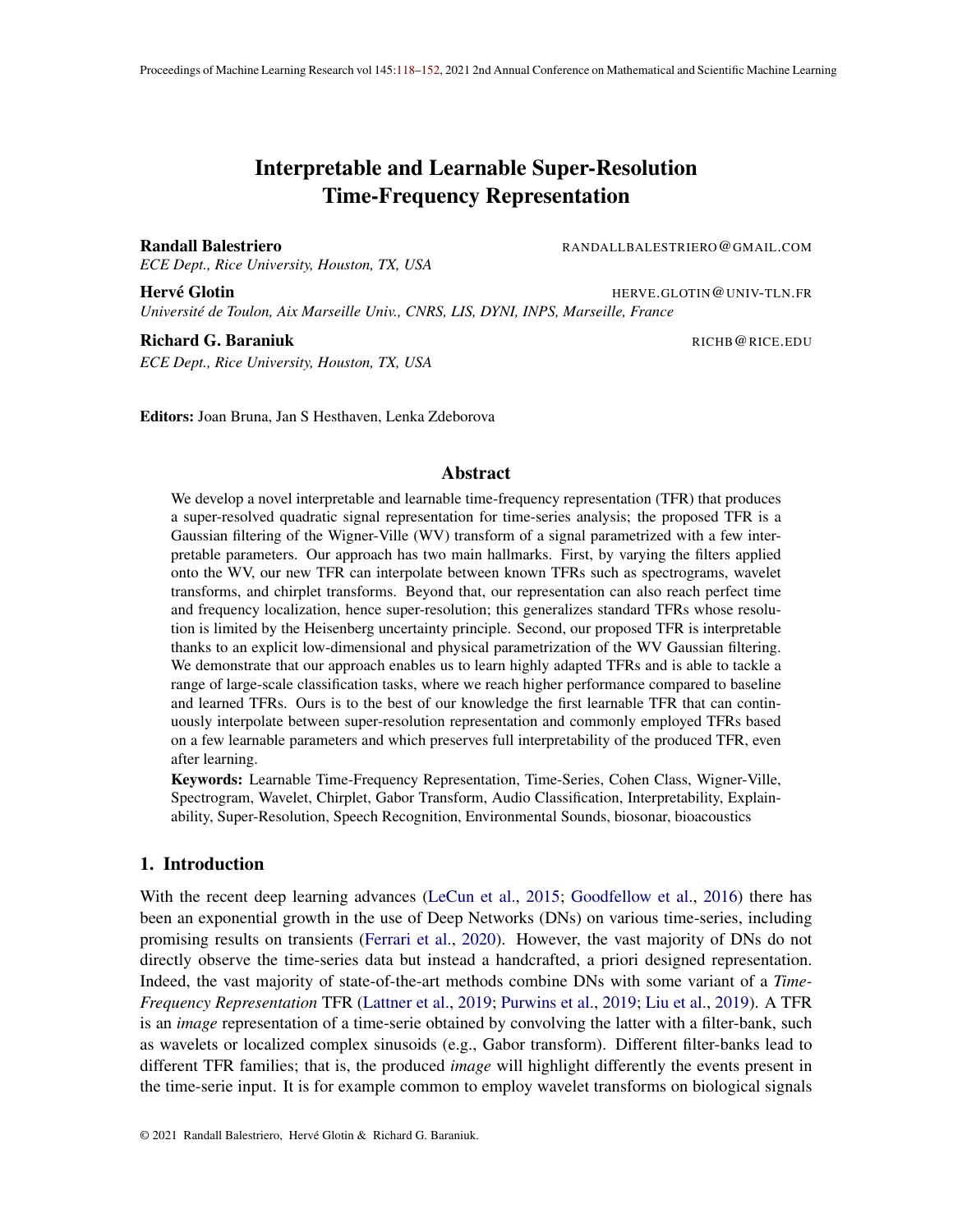time in sec.

Figure 3: Computation time (in sec.) to evaluate  $WVN$  :; 0;  $212$  on signalsx of different lengths depicted with different colors and with varying. The smaller the more localized in time and frequency is the representation, in the limit case of 0 the produced representation falls back to the WV transform. An increase in the length of the signalncurs a linear increase in computation time. The outer left case has similar computation time than the corresponding STFT with sarror its frequency bandwidth.

with (f) a positive semide nite matrix and ithe largest value such that

$$
(f) + {^2}I_2 = {^2}f(f) (f) (f)
$$
  
(f)  $f(f)$ 

(Proof in Appendix C.8.)

By employing the above and Lemma 6 we see how one can compute a priori the representation WV<sub>x</sub> ? N :; 0;  $|^{2}$ I<sub>2</sub> that is then used to produce the desired K-transform. We propose in Fig. 3 computation times of WV? N :; 0;  $21_2$  for different signal lengths and different values of Computing the K-transform for various kernels can be done from a base representation which is not the WV but the already convolved WV. If one a priori imposes a minimal value for the covariance matrix then this method can greatly speed up computation as opposed to employing the analytical WV<sub>x</sub> from (2). Furthermore, the employed STFT is ef ciently implemented in most (CPU/GPU) software allowing an ef cient computation of the transform.

Remark 7 The K-transform time and/or frequency resolution is inversely proportional to its speed of computation.

Pseudo-code. We provide below the explicit pseudo code that summarizes all the involved steps and their impact of the nal representation obtained (see App. G for the computational complexity): 1. Do a Gabor transform of with a Gaussian windowg for apodization leading to ST $F_{\overline{X}}T$ ; this parameter will determine the nal frequency resolution of the transform ( (Prop. 7, Fig. 2). 2. Do the spectral auto-correlation of STFT with a gaussian spectral apodization window to obtain WV<sub>x</sub> ? N :; 0;  $2I_2$  from Lemma 6. This maintains the frequency resolution of  $\text{STFT}_x$  while increasing the original time resolutionby.

3. Compute the K-transform as per Theorem 2.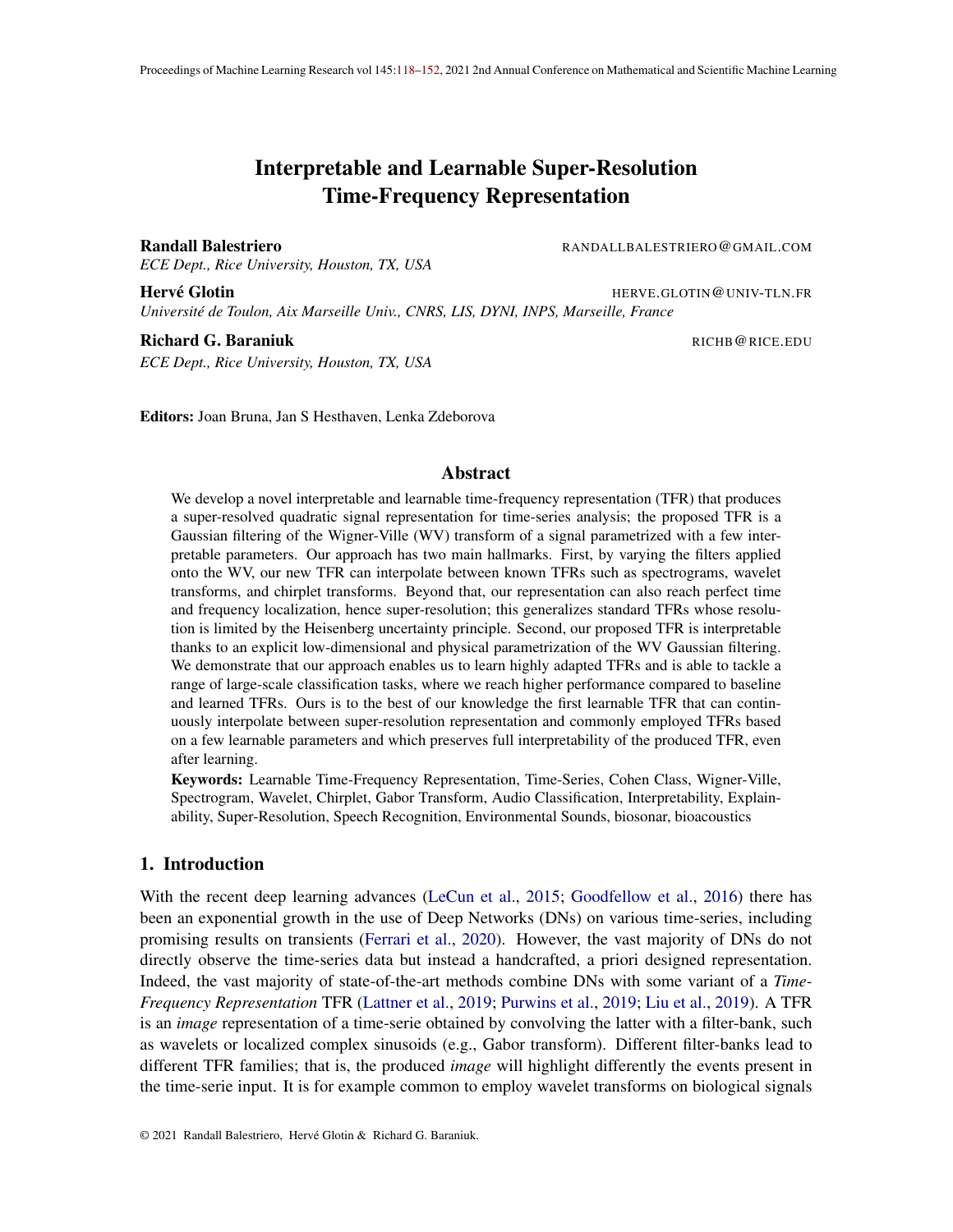frequency

0

#### time **time** time

Figure 4: Depiction of the learned lters :; f ] (Def. 1). The full Iters banks can be found in Appendix B, the vertical over horizontal axes ratio 1s Left, our learned representation on AudioMNIST dataset (Becker et al., 2018) This noiseless speech pushes the Iters with high frequency resolution (easily seen from the lter covariance as per (6)). For some of these lters the time resolution is also very high (reaching super-resolution), while others favor local translation invariance. For all the medium to low frequency lters, great frequency and time invariance is preferred with large gaussian support, with a slight chirpness for the medium frequency lters. Thus, the low frequency lters tend to favor time resolutRoight, our learned representation on Birdvox dataset (Lostanlen et al., 2018We see that the detection of bird songs heavily relies on chirps. Indeed the characteristic sound of birds is increasing or decreasing in frequency over time. Moreover, the learned representation demonstrate lters that reach super-resolution. Thus it encodes with high precision the time and/or frequency position of the events per Prop. 2) as the cost of being more sensitive to input deformation. It ts with the extreme time-frequency accuracy of bird audition and acoustic production (Dooling and Lohr, 2006).

#### 4.3. Experimental Validation

We propose to validate our method on various classi cation tasks. We brie y describe below the used dataset and DN architectures and provide the accuracy results average thrower and over multiple learning rates in Table 1. All dataset are described in details in Appendix H. For each dataset we experiment composing our learnable TFR with three DN architectures (for detailed description of those architectures and additional hyper parameters choices please see Appendix A). First, we consider a simple model that corresponds timear Scattering where we have TFRglobal time averaging-linear classi er. This model will fully rely on the TFR as no additional (non)linear transformation processes the inputs prior reaching the linear classi er. Second, we employ a slightly more complex model involving a nonlinear classi-er instead. That is, we use the pipeline TFR-global time averaging-MLP; we denote it an linear Scattering. Lastly, we extended the Nonlinear Scattering case by employing a convolutional layer prior the time averaging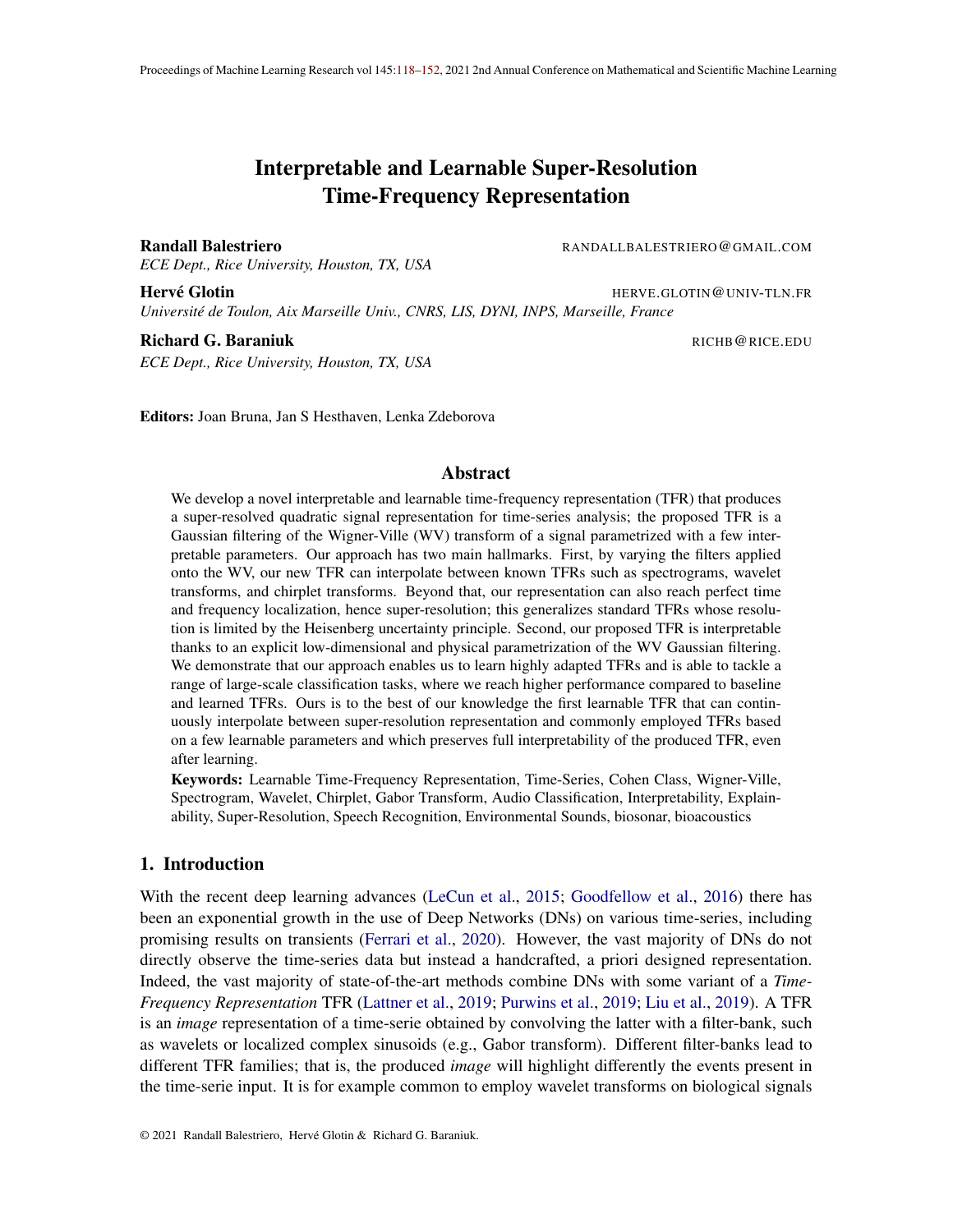Table 1: Average over10 runs of classi cation result using three architectures without data augmentation, one layer scattering followed by a linear classi er (Linear Scattering), one layer scattering followed by a two layer neural network (Nonlinear Scattering) and a two layer scattering with joint (2D) convolution for the second layer followed by a linear classi er (Linear Joint Scattering). For each architecture and dataset, we experiment with the baseline, Morlet wavelet tler-bank (morlet), and learnable frameworks being ours (lwvd), learnable sinc based lters (sinc) and learnable Morlet wavelet (lmorlet). As can be seen, across the dataset, architectures and learning rates, the proposed method provides signi cant performance gains (stds in Tab. 2).The increased gap in performances for the linear case and the ability of the K-transform to reach high accuracies in that linear case con rm the ability to produce highly adapted representations across datasetsFor the reader's curiosity we provide some banchmarks on those datasets, however direct comparison is not possible at different data splitting, data augmentation (in our case no data augmentation is employed) and the likes are different for each study. For Audio MNIST using AlexNet on spectrogram leads to 95%(Becker et al., 2018) accuracy; for biosonar classi cation in DOCC10 challenge raw audio CNN lead to 71:13%test accuracy (Ferrari et al., 2020); for BirdVox, using carefully designed spectrograms with PCA and kernel SVM lead t&7:77% accuracy, and employing insteadayers of 2D convolution and fully connected layers lead \$0:48% (and94:85% with data augmentation) test accuracy (Lostanlen et al., 2018); for the Google command dataset, a DenseNet 121 without pretraining nor data augmentation 80% aches test accuracy (de Andrade et al., 2018) using a spectrogram.

|              |        | Linear Scattering |      |           | Nonlinear Scattering |      |      |           | Linear Joint Scattering                                                                                      |      |      |             |      |
|--------------|--------|-------------------|------|-----------|----------------------|------|------|-----------|--------------------------------------------------------------------------------------------------------------|------|------|-------------|------|
|              |        |                   |      |           |                      |      |      |           | le. rate   morlet   lwvd   sinc   lmorlet   morlet   lwvd   sinc   lmorlet    morlet   lwvd   sinc   lmorlet |      |      |             |      |
| DOCC1        | 0.0002 | 14.3              |      | 63 31.1   | 29.7                 | 54.1 |      | 84.7 74.4 | 74.9                                                                                                         | 70.7 |      | 83.782.4    | 75.8 |
|              | 0.001  | 12.7              |      | 65.5 26.0 | 28.3                 | 50.1 |      | 87.977.4  | 77.4                                                                                                         | 70.1 |      | 80.6 80.8   | 73.2 |
|              | 0.005  | 13.0              |      | 65.9 17.1 | 27.0                 | 51.8 |      | 87.1 43.3 | 83.2                                                                                                         | 65.9 |      | 78.0 70.5   | 80.8 |
| BirdVox      | 0.0002 | 63.8              |      | 77.9 69.6 | 65.4                 | 84.7 |      | 92.988.1  | 85.8                                                                                                         | 82.1 |      | 90.587.2    | 84.3 |
|              | 0.001  | 65.0              |      | 80.0 67.2 | 64.3                 | 85.0 |      | 94.2 88.1 | 86.6                                                                                                         | 80.3 |      | 88.786.8    | 83.1 |
|              | 0.005  | 65.2              |      | 80.4 67.3 | 66.9                 | 84.8 |      | 94.2 86.0 | 87.2                                                                                                         | 78.1 |      | 87.578.3    | 82.8 |
| <b>MNIST</b> | 0.0002 | 43.9              |      | 68.4 52.2 | 44.0                 | 82.3 |      | 85.3 10.4 | 83.0                                                                                                         | 95.3 |      | $97.6$ 22.1 | 95.4 |
|              | 0.001  | 41.5              |      | 68.843.5  | 42.2                 | 83.2 |      | 89.887.1  | 85.4                                                                                                         | 89.7 |      | 97.893.2    | 90.4 |
|              | 0.005  | 34.6              |      | 68.8 23.9 | 36.0                 | 82.7 |      | 22.1 68.7 | 88.1                                                                                                         | 81.1 |      | 12 64.4     | 80.2 |
| command      | 0.0002 | 8.1               | 24.9 | 9.5       | 7.6                  | 33.9 |      | 38.2 36.2 | 33.4                                                                                                         | 65.8 | 76.7 | 3.7         | 66.8 |
|              | 0.001  | 7.5               | 26.1 | 8.0       | 8.2                  | 33.5 |      | 42.9 35.5 | 33.7                                                                                                         | 53.6 |      | 71.8 27.9   | 51.9 |
|              | 0.005  | 7.3               | 25.7 | 6.2       | 6.5                  | 33.0 |      | 17.0 28.9 | 34.8                                                                                                         | 32.1 |      | 35.2 17.2   | 32.9 |
| 5S)          | 0.0002 | 9.7               |      | 15.3 10.3 | 9.0                  | 22.9 | 23.1 | 2.3       | 27.9                                                                                                         | 40.1 | 38.8 | 1.6         | 42.0 |
|              | 0.001  | 9.8               |      | 16.7 10.4 | 10.6                 | 24.2 |      | 27.4 13.1 | 31.1                                                                                                         | 38.9 | 44.9 | 2.1         | 42.3 |
|              | 0.005  | 9.0               | 17.4 | 5.5       | 10.2                 | 24.2 |      | 28.8 16.9 | 30.4                                                                                                         | 25.0 |      | $31.5$ 17.0 | 33.2 |

and then using a linear classi er as in TFR-Conv 2D-global time averaging-linear classi er, and is denoted as linear Joint Scattering). While we provide those different settings to represent the plurality of situations where learnable TFRs can be used in practice, the Linear Scattering model is the one relying the most in the TFR and is thus the case where the most signi cant trends should occur.

In addition to comparing different classi cation networks, we also compare for each of those networks and each dataset our learnable TFR (the K-transform) that we abbreviated ato the learned Morlet Iter-bank (Khan and Yener, 2018) denoted marlet, and to the learnable sinc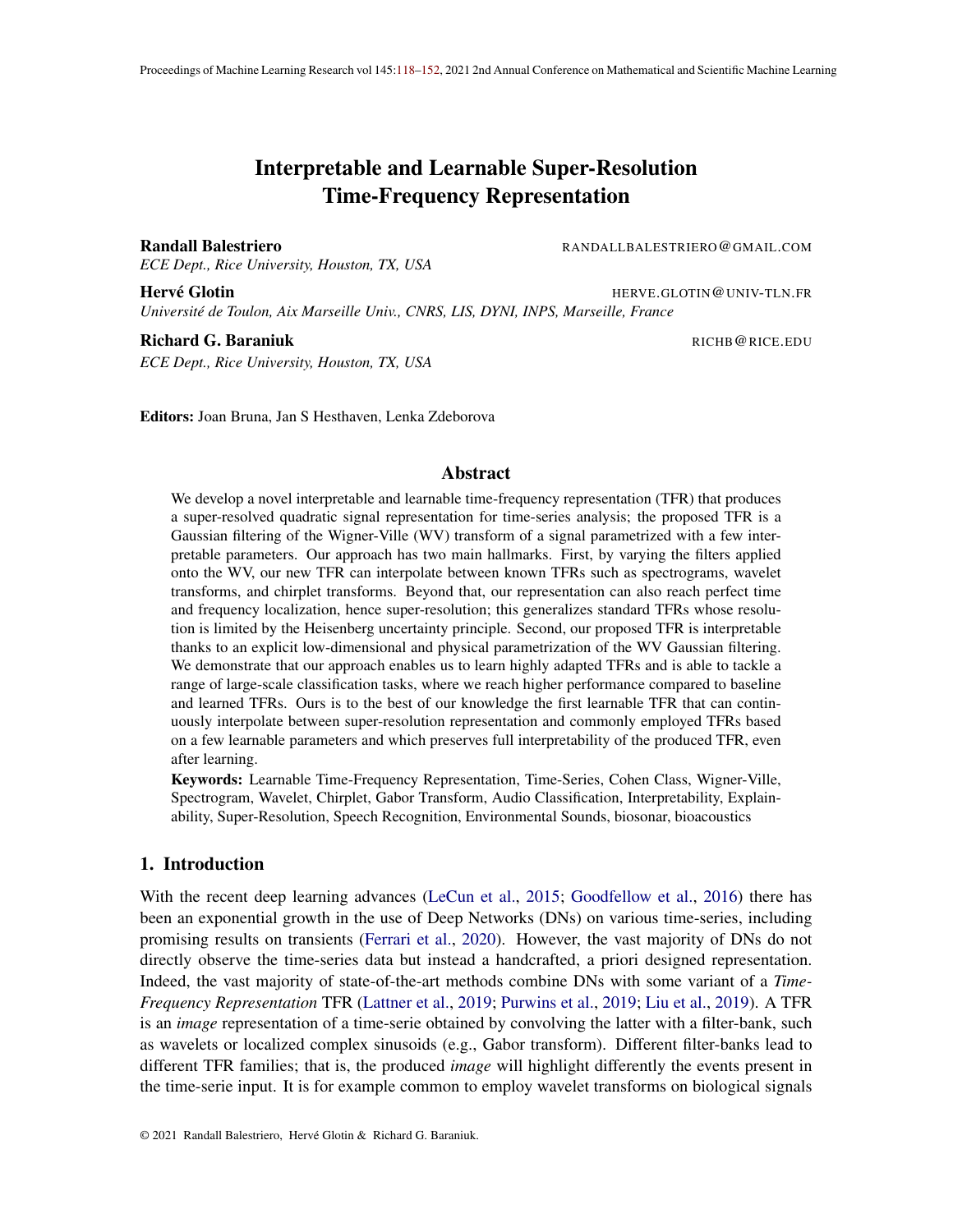based Iter-bank (Ravanelli and Bengio, 2018) denoted ins, which are the current state-of-theart techniques proposing a learnable TFR. In order to calibrate all the results we also compare with a xed Morlet Iter-bank which is the one that is often seen as the most adapted when dealing with speech and bird signals. We do not employ any data-augmentation technique. In all cases the K-transform outperforms other learnable TFRs and the a priori optimal one across dataset and optimization settings, offering signi cant performance gains. We propose in Fig. 4 and Appendix B all the gures of the learned Iters and their interpretation. We provide the results in Tab. 1 and Tab. 2 averaged ovet0 runs, for each of the runs, the same data split, DN initialization and parameters are used across all TFRs to allow exact performance comparisons. We also provide the results across various learning rate to perceptually measure the sensitivity of each method to this parameter. The rst key observation is that the learnable methods are much more sensitive to the learning rate than when using a xed TFR. Nevertheless, the proposed K-transform is able to outperform all methods across the datasets and for any DN. This comes from the extreme adaptivity of the produced TFR. Notice that the xed morlet TFR reaches reasonable accuracy especially on speech data without noise (audio MNIST). This is another key feature of learnable TFR, the ability to learn more robust representations. Another key observation comes from the ability of the proposed method to reach state-of-the-art performances while leveraging a simple (few layer) DN in the Linear Joint Scattering case.

# 5. Conclusions

We proposed a novel approach to learn generic WVD based TFR, derived an ef cient implementation and demonstrated its ability to outperform standard and other learnable TFR techniques across dataset and architecture settings. In addition of learning any desired TFR, our framework is interpretable allowing one to easily understand the physical properties being captured by the learned TFR as well as positioning the learned TFR in the realm of the conventional TFRs such as spectrograms and scalograms. Our study opens many interesting research directions. First, it is possible to perform statistical analysis of noisy signals in order to better design and constrain the Gaussian Iters of the K-transform to minimize the impact of noise into the nal representation. This is a powerful scope that would allow interpretable and theoretically grounded regularization techniques to be obtained for the K-transform lters as has been done in the case of the WV transform in Amirmazlaghani and Amindavar (2009, 2013); Levy et al. (2020). Another extension of the proposed method is model-based signal approximation, such as using a tree model Baraniuk (1999). Yet another extension consists of using an additional learnable parameter for the time dimension of the Gaussian Iters mean parameters. Doing so would allow further exibility in the learned representation at the cost of reduced interpretability as each frequency dimension will have its own time alignment. Such a compromise of representation power versus interpretability should offer more options for practitioners. Lastly, it is possible to leverage advances in computational methods for performing convolutions with Gaussian lters (Getreuer, 2013) in order to speed up the proposed method or enable CPU and/or memory ef cient computations.

Acknowledgments:Randall Balestriero and Richard Baraniuk are supported by NSF grants CCF-1911094, IIS-1838177, and IIS-1730574; ONR grants N00014-18-12571, N00014-20-1-2787, and N00014-20-1-2534; AFOSR grant FA9550-18-1-0478; and a Vannevar Bush Faculty Fellowship, ONR grant N00014-18-1-2047. Hervé Glotin is supported by AI Chair ADSIL ANR-20-CHIA-0014, SMILES ANR-18-CE40-0014.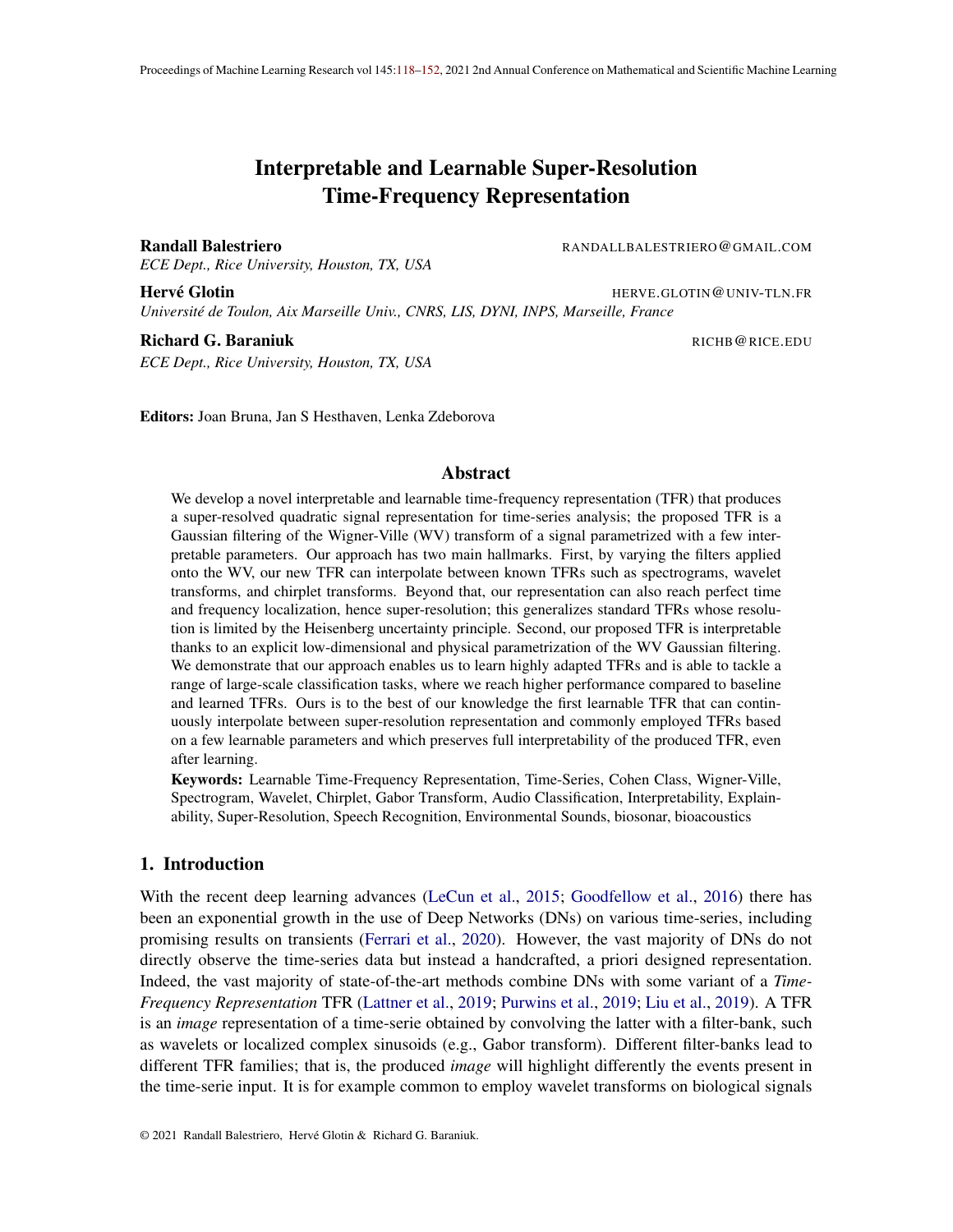# References

- Felix Abramovich, Theofanis Sapatinas, and Bernard W Silverman. Wavelet thresholding via a bayesian approach urnal of the Royal Statistical Society: Series B (Statistical Methodology) 60(4):725–749, 1998.
- Jonathan Allen. Short term spectral analysis, synthesis, and modi cation by discrete fourier transform. IEEE Transactions on Acoustics, Speech, and Signal Proce \$5(3):235–238, 1977.
- Maryam Amirmazlaghani and Hamidreza Amindavar. Modeling and denoising wigner-ville distribution. In2009 IEEE 13th Digital Signal Processing Workshop and 5th IEEE Signal Processing Education Workshoppages 530–534. IEEE, 2009.
- Maryam Amirmazlaghani and Hamidreza Amindavar. Statistical modeling and denoising wigner– ville distribution. Digital Signal Processing  $23(2)$ : 506-513, 2013.
- Mawardi Bahri and Ryuichi Ashino. Convolution and correlation theorems for wigner-ville distribution associated with linear canonical transform. 2015 12th International Conference on Information Technology-New Generations ages 341–346. IEEE, 2015.
- Randall Balestriero and Her Glotin. Wavelet learning by adaptive hermite cubic splines applied to bioacoustic chirps. InOCEANS 2019 - Marseille pages 1–5, 2019. doi: 10.1109/OCEANSE. 2019.8867410.
- Randall Balestriero, Romain Cosentino, Herve Glotin, and Richard Baraniuk. Spline Iters for endto-end deep learning. IProc. 35th Int. Conf. on Machine Learning plume 80, pages 364–373, 10–15 Jul 2018.
- Richard Baraniuk. Optimal tree approximation with wavelets. Wawelet Applications in Signal and Image Processing VII olume 3813, pages 196–208. International Society for Optics and Photonics, 1999.
- Richard Baraniuk and Douglas Jones. Wigner-based formulation of the chirplet transfering. Transactions on signal processing  $(12):3129-3135, 1996$ .
- Richard Baraniuk and Philippe Steeghs. Compressive radar imagin 2007 IEEE radar conference, pages 128–133. IEEE, 2007.
- Robert Barclay. Bats are not birds—a cautionary note on using echolocation calls to identify bats: a comment.Journal of Mammalogy80(1):290–296, 1999.
- Sören Becker, Marcel Ackermann, Sebastian Lapuschkin, Klaus-RobelterMand Wojciech Samek. Interpreting and explaining deep neural networks for classi cation of audio signals. arXiv preprint arXiv:1807.0341,82018.
- Ronald Newbold Bracewell and Ronald Bracewell he Fourier transform and its applications volume 31999. McGraw-Hill New York, 1986.
- Judith Brown. Calculation of a constant q spectral transforme Journal of the Acoustical Society of America, 89(1):425–434, 1991.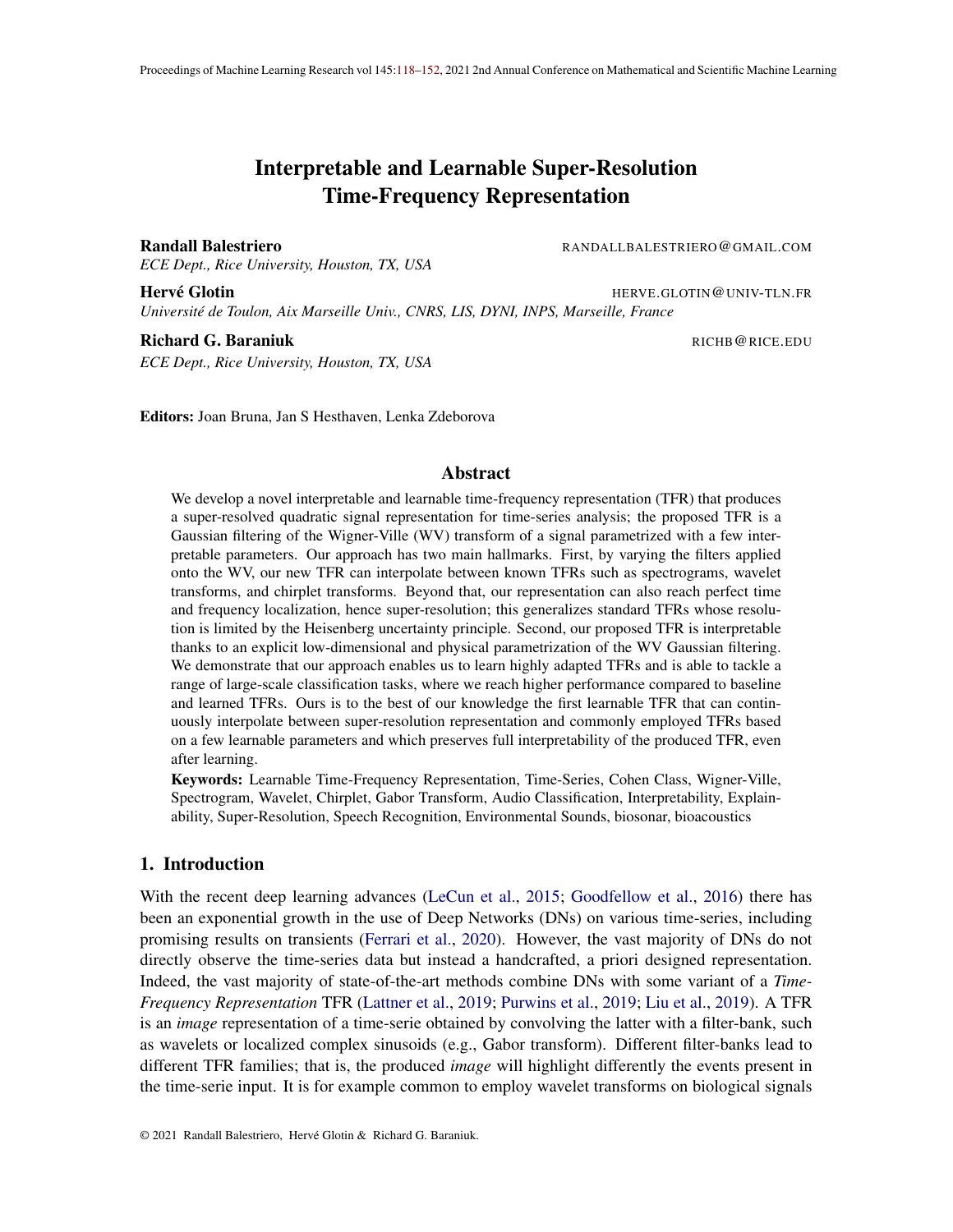- Joan Bruna and Sphane Mallat. Invariant scattering convolution networks. E transactions on pattern analysis and machine intelligen $\mathcal{C}\mathcal{F}(8)$ :1872–1886, 2013.
- Emre Cakir and Tuomas Virtanen. End-to-end polyphonic sound event detection using convolutional recurrent neural networks with learned time-frequency representation inputCNN pages 1–7. IEEE, 2018.
- Chris Capus and Keith Brown. Short-time fractional fourier methods for the time-frequency representation of chirp signals The Journal of the Acoustical Society of America 3(6):3253-3263, 2003.
- Leon Cohen. Time-frequency distributions-a revie $\mathbf{\Theta}$  roceedings of the IEEE77(7):941–981, 1989.
- Leon Cohen.Time-frequency analysis olume 778. Prentice hall, 1995.
- Taco Cohen and Max Welling. Group equivariant convolutional networkbaternational conference on machine learning ages 2990–2999, 2016.
- Taco Cohen, Mario Geiger, Jonasöller, and Max Welling. Spherical CNNs. CoRR abs/1801.10130, 2018.
- Ronald Coifman and Victor Wickerhauser. Entropy-based algorithms for best basis sellet fin. Transactions on information theor \$8(2): 713–718, 1992.
- Ronald Coifman, Yves Meyer, Steven Quake, and Victor Wickerhauser. Signal processing and compression with wavelet packets. Wavelets and their application pages 363–379. Springer, 1994.
- Elena Cordero and Fabio Nicola. Sharp integral bounds for wigner distributibniernational Mathematics Research Notice \$18(6): 1779–1807, 2018.
- Romain Cosentino and Behnaam Aazhang. Learnable group transform for time-selriderriational Conference on Machine Learningages 2164–2173. PMLR, 2020.
- Romain Cosentino, Randall Balestriero, and Behnaam Aazhang. Best basis selection using sparsity driven multi-family wavelet transform. I<sub>2016</sub> IEEE Global Conference on Signal and Information Processing (GlobalSIP) pages 252–256. IEEE, 2016.
- Ingrid Daubechies. The wavelet transform, time-frequency localization and signal ant ESES. transactions on information theor $$6(5):961-1005, 1990.$
- Ingrid Daubechies Ten lectures on wavelet SIAM, 1992.
- Ingrid Daubechies and Fabrice Planchon. Adaptive gabor transformstied and Computational Harmonic Analysis13(1): 1-21, 2002.
- Stephen Dawson. Clicks and communication: the behavioural and social contexts of hector's dolphin vocalizations.Ethology 88(4):265–276, 1991.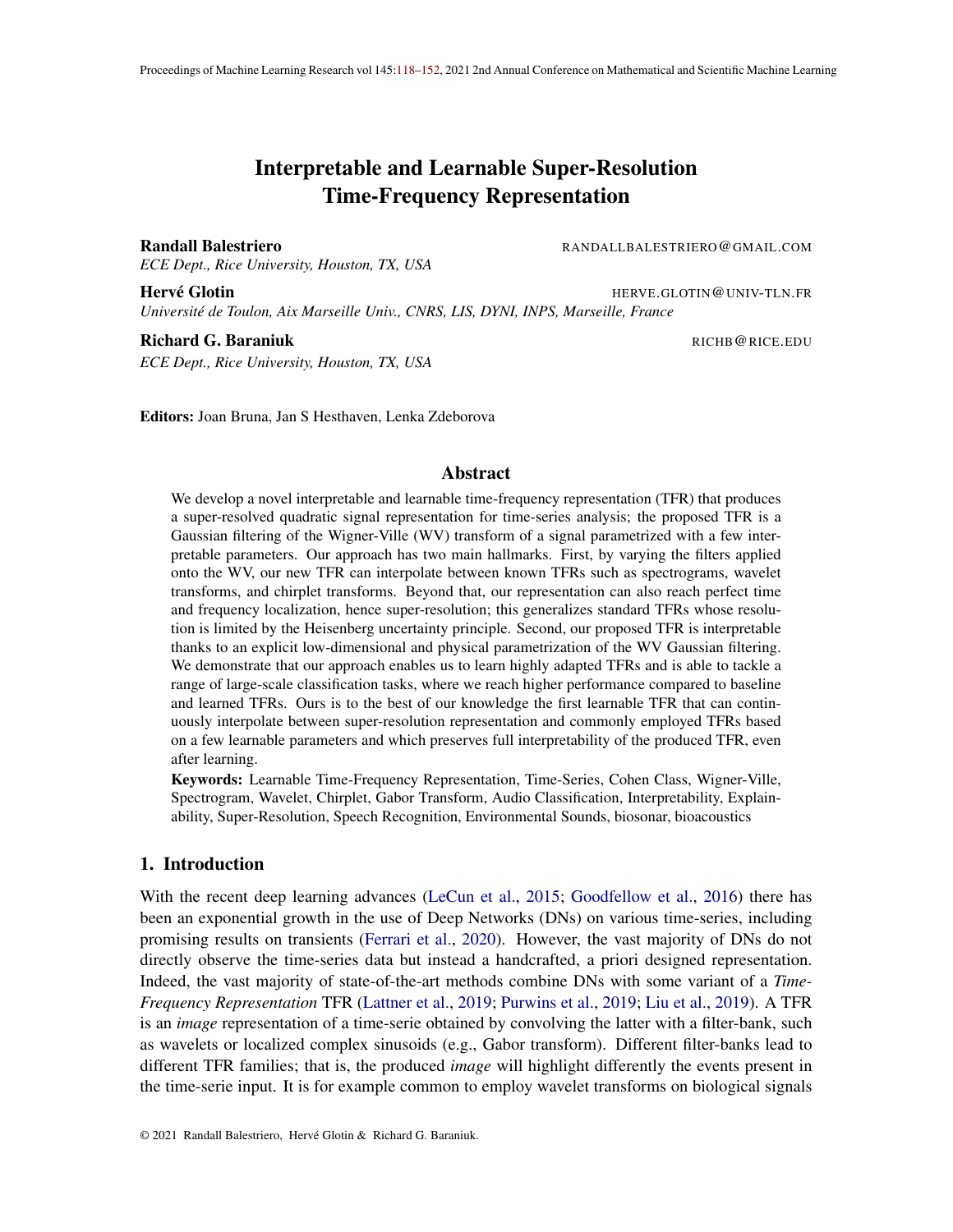- Douglas Coimbra de Andrade, Sabato Leo, Martin Loesener Da Silva Viana, and Christoph Bernkopf. A neural attention model for speech command recognition. Xiv preprint arXiv:1808.089292018.
- Minh Do and Martin Vetterli. Orthonormal nite ridgelet transform for image compressionP.rdn ceedings 2000 International Conference on Image Processing (Cat. No. 00CH37dl0the 2, pages 367–370. IEEE, 2000.
- David Donoho. On minimum entropy segmentation. Wavelet Analysis and Its Applications volume 5, pages 233–269. Elsevier, 1994.
- Robert Dooling and Bernard Lohr. Auditory temporal resolution in the Zebra Finch (Taeniopygia guttata): A model of enhanced temporal acum mithological Science  $5(1)$ :15 – 22, 2006. doi: 10.2326/osj.5.15.
- Maxence Ferrari, Het Glotin, Ricard Marxer, and Mark Asch. Docc10: Open access dataset of marine mammal transient studies and end-to-end cnn classi catidnt. I bint Conf. on Neural Networks (IJCNN) pages 1–8. IEEE, 2020.
- Patrick Flandrin. Temps–diquence (tradit des nouvelles technologies in traitement du signal). 1993.
- Patrick Flandrin.Time-frequency/time-scale analysicademic press, 1998.
- Patrick Flandrin and Bernard Escedi An interpretation of the pseudo-wigner-ville distribution. Signal Processing $6(1)$ : 27–36, 1984.
- Patrick Flandrin and Oliver Rioul. Af ne smoothing of the wigner-ville distribution. International Conference on Acoustics, Speech, and Signal Processings 2455–2458. IEEE, 1990.
- Eduardo Fonseca, Manoj Plakal, Frederic Font, Daniel PW Ellis, Xavier Favory, Jordi Pons, and Xavier Serra. General-purpose tagging of freesound audio with audioset labels: Task description, dataset, and baselinerXiv preprint arXiv:1807.0990, 2018.
- Dennis Gabor. Theory of communication. part 1: The analysis of information untion of the Institution of Electrical Engineers-Part III: Radio and Communication Engineer \$3426): 429– 441, 1946.
- Pascal Getreuer. A survey of gaussian convolution algorithmage Processing On Line 2013: 286–310, 2013.
- Bradford Gillespie and Les Atlas. Optimizing time-frequency kernels for classi catibrEE Transactions on Signal Processin<sup>t</sup> (3):485–496, 2001.
- Hervé Glotin, Julien Ricard, and Randall Balestriero. Fast chirplet transform injects priors in deep learning of animal calls and speech. ICLR (Workshop) 2017.
- Ian Goodfellow, Yoshua Bengio, and Aaron Courvilleeep Learningvolume 1. MIT Press, 2016.
- Rémi Gribonval. Fast matching pursuit with a multiscale dictionary of gaussian chile Transactions on signal Processint  $(9)(5)$ : 994-1001, 2001.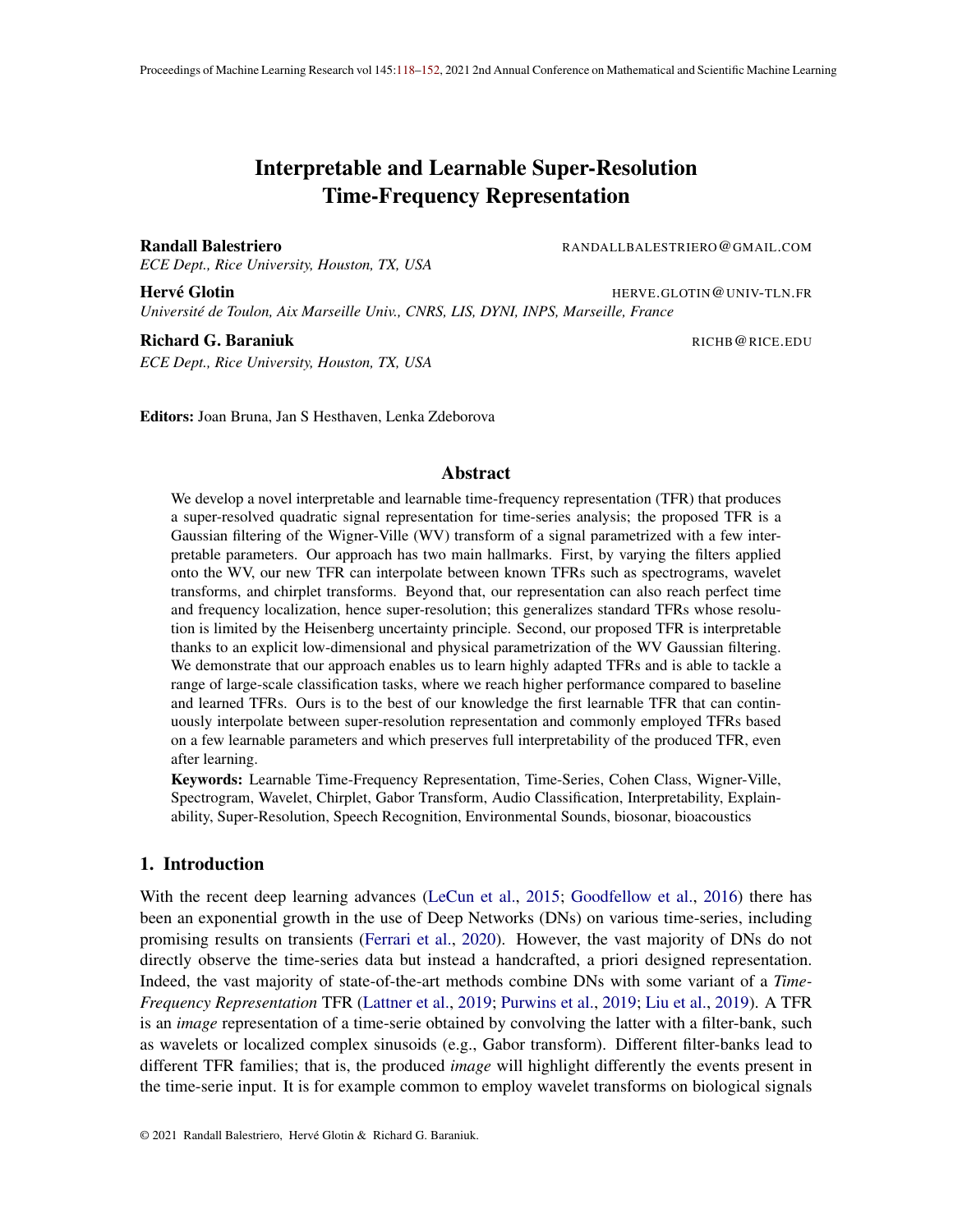- Alfred Haar. Zur theorie der orthogonalen funktionensyster@eorg-August-Universitat, Gottingen., 1909.
- Werner Heisenberg. Über den anschaulichen Inhalt der quantentheoretischen Kinematik und Mechanik.Zeitschrift fur Physik, 43(3-4):172–198, Mar 1927. doi: 10.1007/BF01397280.
- Franz Hlawatsch, Thulasinath Manickam Green Urbanke, and William Jones. Smoothed pseudowigner distribution, choi-williams distribution, and cone-kernel representation: Ambiguitydomain analysis and experimental comparisonal Processing 43(2): 149–168, 1995.
- Dong-Yan Huang, Minghui Dong, and Haizhou Li. A real-time variable-q non-stationary gabor transform for pitch shifting. InSixteenth Annual Conference of the International Speech Communication Association2015.
- Florent Jaillet and Bruno To tsani. Time-frequency jigsaw puzzle: Adaptive multiwindow and multilayered gabor expansionsht. J. of Wavelets, Multiresolution and Inf. Pro $\mathfrak{a}(02)$ : 293– 315, 2007.
- Arne Jensen and Anders la Cour-Harboipples in mathematics: the discrete wavelet transform Springer Science & Business Media, 2001.
- Jechang Jeong and William Williams. Variable-windowed spectrograms: connecting cohen's class and the wavelet transform. Frifth ASSP Workshop on Spectrum Estimation and Modetiages 270–274. IEEE, 1990.
- Douglas Jones and Richard Baraniuk. A simple scheme for adapting time-frequency representations. IEEE Transactions on Signal Processing (12):3530-3535, 1994.
- Haidar Khan and Bulent Yener. Learning lter widths of spectral decompositions with wavelets. In S. Bengio, H. Wallach, H. Larochelle, K. Grauman, N. Cesa-Bianchi, and R. Garnett, editors, Advances in Neural Inf. Proc. Sys., 30ages 4601-4612. 2018.
- Risi Kondor and Shubhendu Trivedi. On the generalization of equivariance and convolution in neural networks to the action of compact groups. 2018.
- Erwin Kreyszig. Introductory functional analysis with application solume 1. wiley New York, 1978.
- Stefan Lattner, Monika Dr er, and Andreas Arzt. Learning complex basis functions for invariant representations of audiarXiv preprint arXiv:1907.0598, 22019.
- Erwan Le Pennec and Sthane Mallat. Image compression with geometrical wavelets. Proceedings 2000 International Conference on Image Processing (Cat. No. 00CH37dl0the 1, pages 661–664. IEEE, 2000.
- Yann LeCun, Yoshua Bengio, and Geoffrey Hinton. Deep learning ture, 521(7553): 436–444, 2015.
- Chagai Levy, Monika Pinchas, and Yosef Pinhasi. Characterization of nonstationary phase noise using the wigner–ville distributionMathematical Problems in Engineering020, 2020.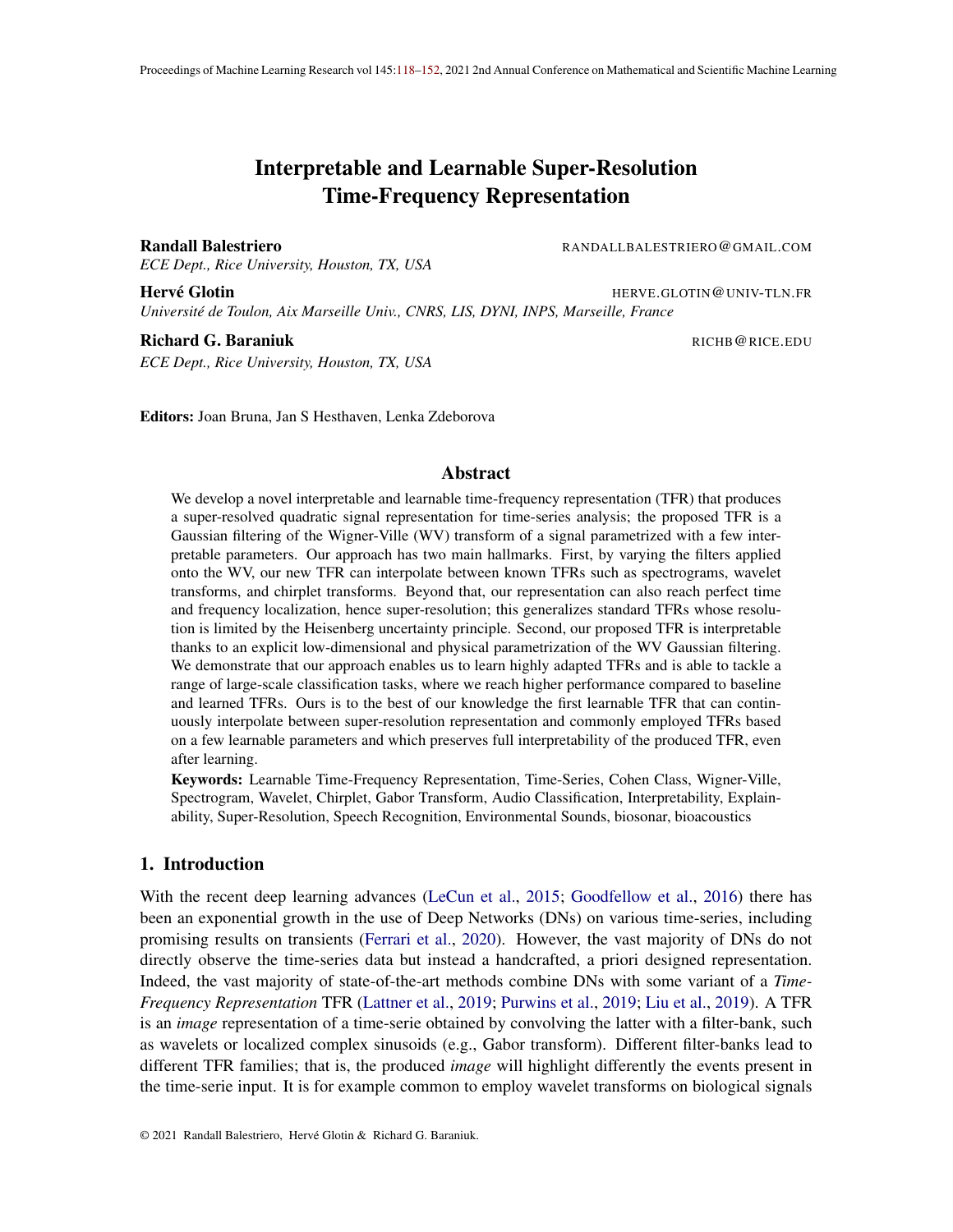- Caifeng Liu, Lin Feng, Guochao Liu, Huibing Wang, and Shenglan Liu. Bottom-up broadcast neural network for music genre classi catioarXiv preprint arXiv:1901.0892,82019.
- Beth Logan et al. Mel frequency cepstral coef cients for music modeling sminir, volume 270, pages 1–11, 2000.
- Vincent Lostanlen, Justin Salamon, Andrew Farnsworth, Steve Kelling, and Juan Pablo Bello. Birdvox-full-night: A dataset and benchmark for avian ight call detection. 2018 IEEE International Conference on Acoustics, Speech and Signal Processing (ICASSES) 266-270. IEEE, 2018.
- Vincent Lostanlen, Alice Cohen-Hadria, and Juan Pablo Bello. One or two components? the scattering transform answersarXiv preprint arXiv:2003.0103,72020.
- Ying Luo, Qun Zhang, Cheng-wei Qiu, Xian-jiao Liang, and Kai-ming Li. Micro-doppler effect analysis and feature extraction in isar imaging with stepped-frequency chirp sil FEE Transactions on Geoscience and Remote Sensing (4):2087-2098, 2009.
- Stéphane Mallat. A theory for multiresolution signal decomposition: the wavelet representation. IEEE transactions on pattern analysis and machine intellige  $\frac{4}{5}$ ( $\frac{274}{693}$ , 1989.
- Stéphane MallatA wavelet tour of signal processing: the sparse way ademic press, 2008.
- Stéphane Mallat. Group invariant scatterin Gomm. Pure Appl. Math. 65(10): 1331–1398, July 2012.
- Stéphane Mallat. Understanding deep convolutional networks ilosophical Transactions of the Royal Society A: Mathematical, Physical and Engineering Scient 34(2065):20150203, 2016.

Ives Meyer. Wavelets and application solume 31. Masson Paris, 1992.

- José Moyal. Quantum mechanics as a statistical theoryMathematical Proceedings of the Cambridge Philosophical Societ wolume 45, pages 99–124. Cambridge University Press, 1949.
- Albert Nuttall. Wigner distribution function: Relation to short-term spectral estimation, smoothing, and performance in noise. Technical report, Naval Underwater sys. center New London Lab, 1988.
- Soo-Chang Pei and Shih-Gu Huang. Stft with adaptive window width based on the chirle Effe. Transactions on Signal Processino (8):4065-4080, 2012.
- Hendrik Purwins, Bo Li, Tuomas Virtanen, Jan Süder, Shuo-Yiin Chang, and Tara Sainath. Deep learning for audio signal processint EEE J. Sel. Topics in Signal Prod. 3(2): 206–219, 2019.
- Kannan Ramchandran and Martin Vetterli. Best wavelet packet bases in a rate-distortion sense. IEEE Transactions on Image Processing (2):160-175, 1993.
- Mirco Ravanelli and Yoshua Bengio. Interpretable convolutional Iters with sincaretiv preprint arXiv:1811.097252018.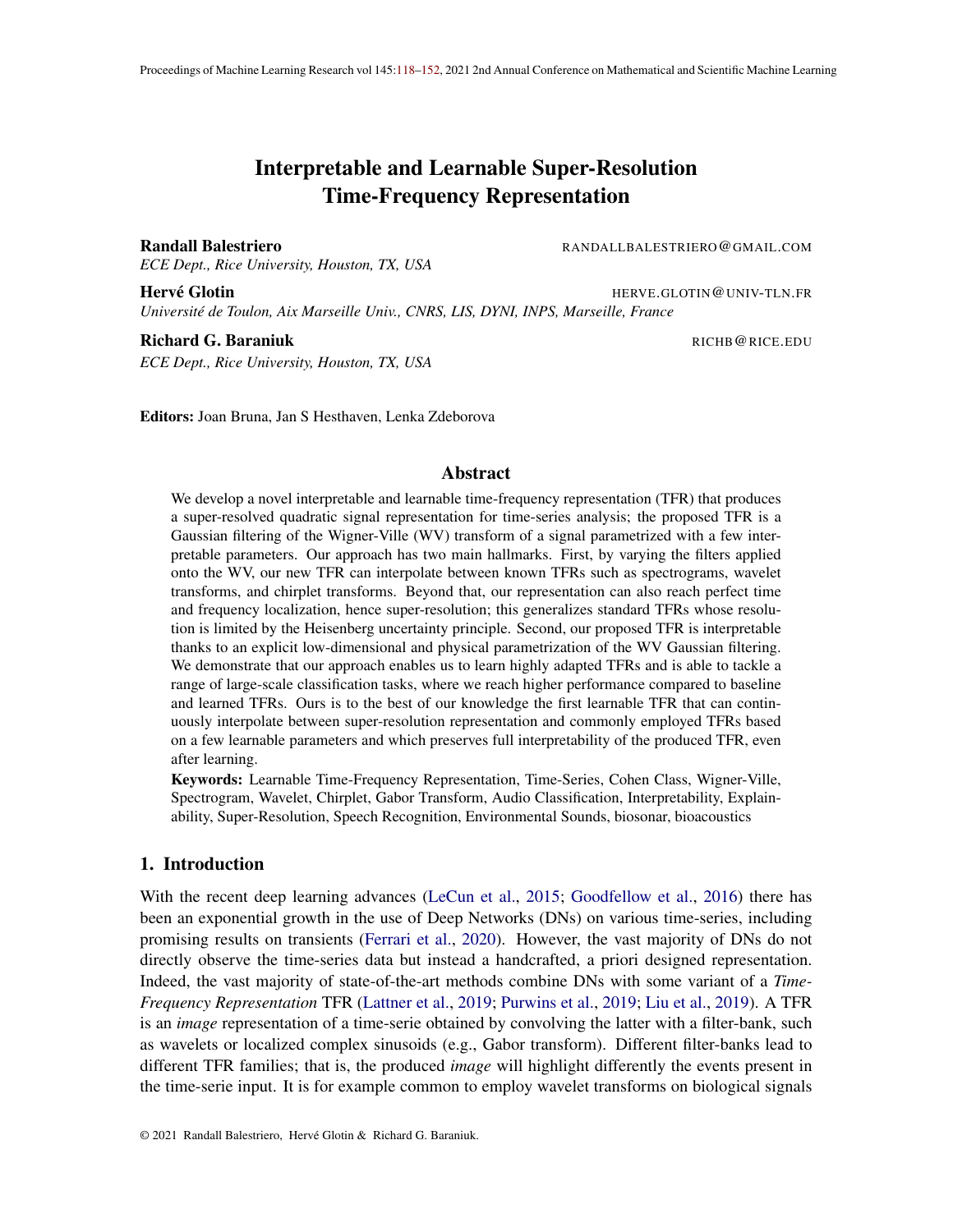- Debashis Sen. The uncertainty relations in quantum mechadiosent Sciencepages 203-218, 2014.
- Léonard Seydoux, Randall Balestriero, Piero Poli, Maarten De Hoop, Michel Campillo, and Richard Baraniuk. Clustering earthquake signals and background noises in continuous seismic data with unsupervised deep learningature communications 1(1):1-12, 2020.
- Ljubisa Stankovic and Srdjan Stankovic. Wigner distribution of noisy signaller Transactions on Signal Processing 41(2): 956–960, 1993.
- Omid Talakoub, Jie Cui, and Willy Wong. Approximating the time-frequency representation of biosignals with chirplets EURASIP Journal on Advances in Signal Process 2001 0:1–10, 2010.
- Jean Ville. Theorie et application dela notion de signal analytio to bet transmission  $\mathcal{Q}(1)$ : 61–74, 1948.
- Alex Waibel, Toshiyuki Hanazawa, Geoffrey Hinton, Kiyohiro Shikano, and Kevin J Lang. Phoneme recognition using time-delay neural netwo **FEE** transactions on acoustics, speech, and signal processin $$7(3):328-339,1989$ .
- Pete Warden. Speech commands: A public dataset for single-word speech recogleitismow, 2017.
- Eugene Wigner. On the Quantum Correction For Thermodynamic Equilibr Rhim sical Review 40(5):749–759, Jun 1932. doi: 10.1103/PhysRev.40.749.
- Zixiang Xiong, Kannan Ramchandran, and Michael T Orchard. Wavelet packet image coding using space-frequency quantization. EEE transactions on image processing (6):892–898, 1998.
- Qinye Yin, Shie Qian, and Aigang Feng. A fast re nement for adaptive gaussian chirplet decomposition. IEEE transactions on signal processing 0(6):1298–1306, 2002.
- Neil Zeghidour, Nicolas Usunier, Iasonas Kokkinos, Thomas Schaiz, Gabriel Synnaeve, and Emmanuel Dupoux. Learning lterbanks from raw speech for phone recognitiolCASSP, pages 5509–5513. IEEE, 2018.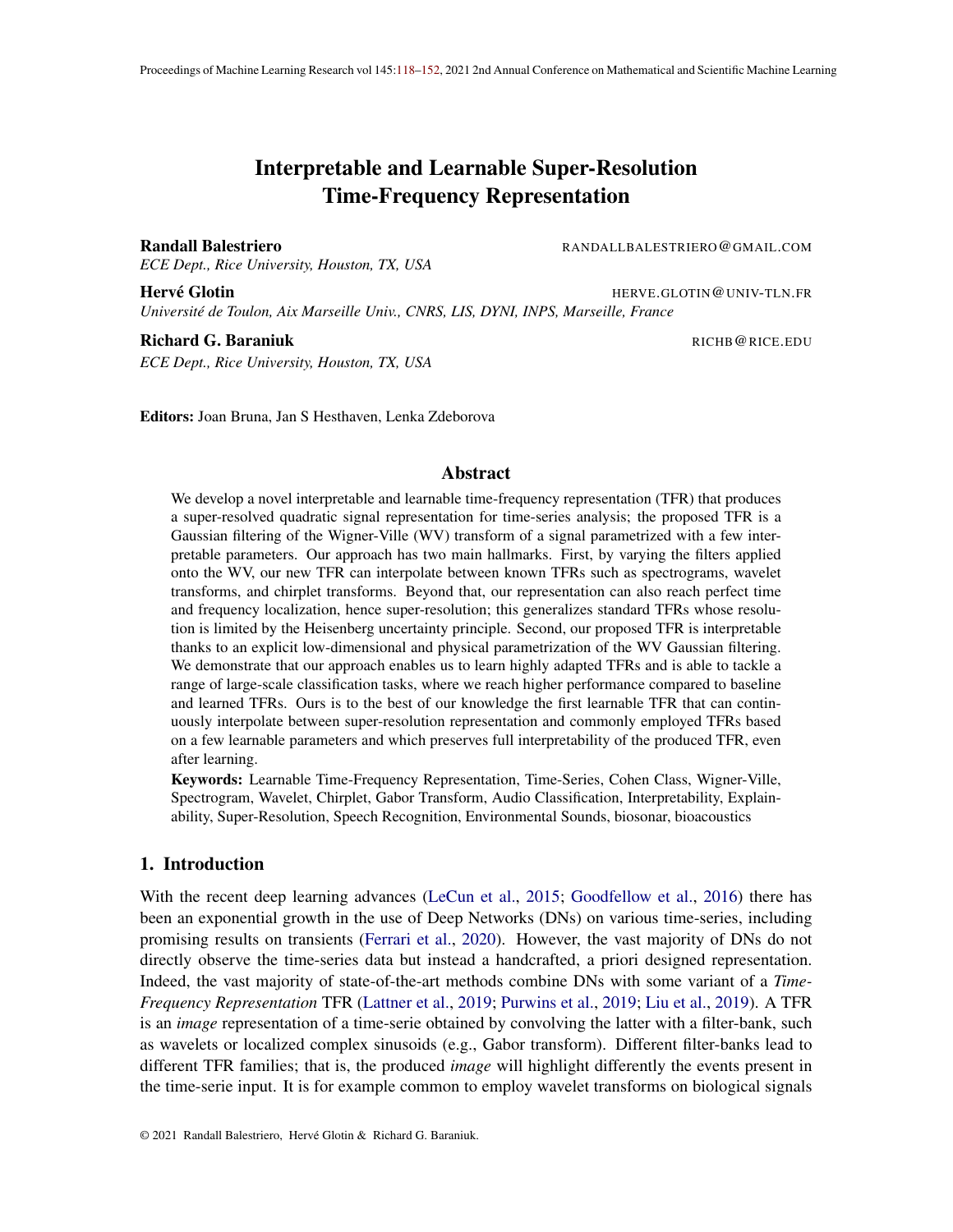# Supplementary Material

This appendix proposes to rst review the implementation details and visual results of the paper, studying the learned lters, we conclude with all the proofs of the theoretical results.

# Appendix A. DN topology

We leverage a time translation covariant form of the proposed learnable model as we aim at solving classi cation tasks based on audio clips. Hence the representation should be translation invariant. We keep the unconstrained frequency dimensions and thus do not impose any frequency shift invariance as in the Cohen class family of representations. The kernels are parametrized as given in the main text and the networks are given as follows:

TF: any representation (morlet, lwvd, ...) the first mean(3) represents time pooling - onelayer\_nonlinear\_scattering input =  $T.log(TF.macan(3).reshape([N, -1])+0.1)$ Dropout(0.3) Dense(256) BatchNormalization([0]) LeakyReLU Dropout(0.1) Dense(n\_classes) - onelayer nonlinear scattering:  $input = T.log(TF_mean(3).reshape([N, -1])+0.1)$ Dropout(0.1) Dense(n\_classes) - joint\_linear\_scattering: feature =  $T.log(TF.macan(3).reshape([N, -1])+0.1)$  $input = T.log(TF+0.1)$ Conv2D(64, (32,16)) BatchNormalization([0,2,3]) AbsoluteValue Concatenate(AbsoluteValue, feature) Dropout(0.1)

all training is done with the Adam optimizer, same initialization and data splitting.

Dense(n\_classes)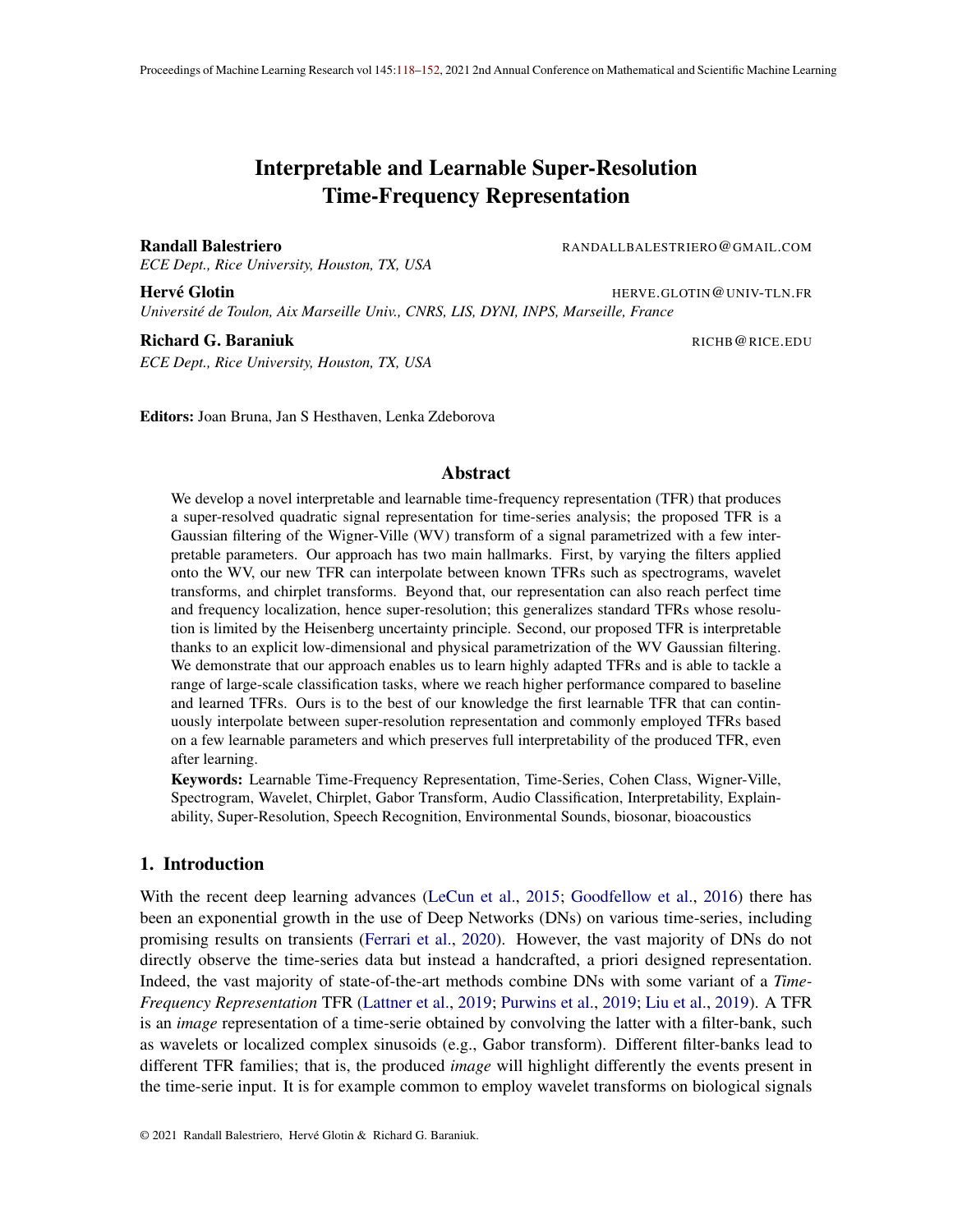# Appendix B. Additional Figures

We represent in this section the learned lters/kernelspplied on the smoothed pseudo Wigner-Ville distribution, for clarity we only depict one every 4 Iters, concatenated horizontally. We do so for three dataset and provide analysis in the caption of each gures.

# B.1. Samples of learnt Iters

We propose in Fig. 5 and Fig. 8 and Fig. 7 the Iters after learning for each dataset with their analysis.

Figure 5: Audio MNIST: this dataset deals with spoken digit classi cation. A few key observations: the high frequency lters tend to take an horizontal shape greatly favoring frequency resolution, for some of the lters the time resolution is also very high (reaching super-resolution) while others favor local translation invariance. For all the medium to low frequency lters, great frequency and time invariance is preferred (large gaussian support) with a slight chirpness for the medium frequency Iters. The low frequency Iters tend to favor time resolution.

# Appendix C. Proofs

In this section we present in details all the proofs of the main paper results, as well as providing some additional ones.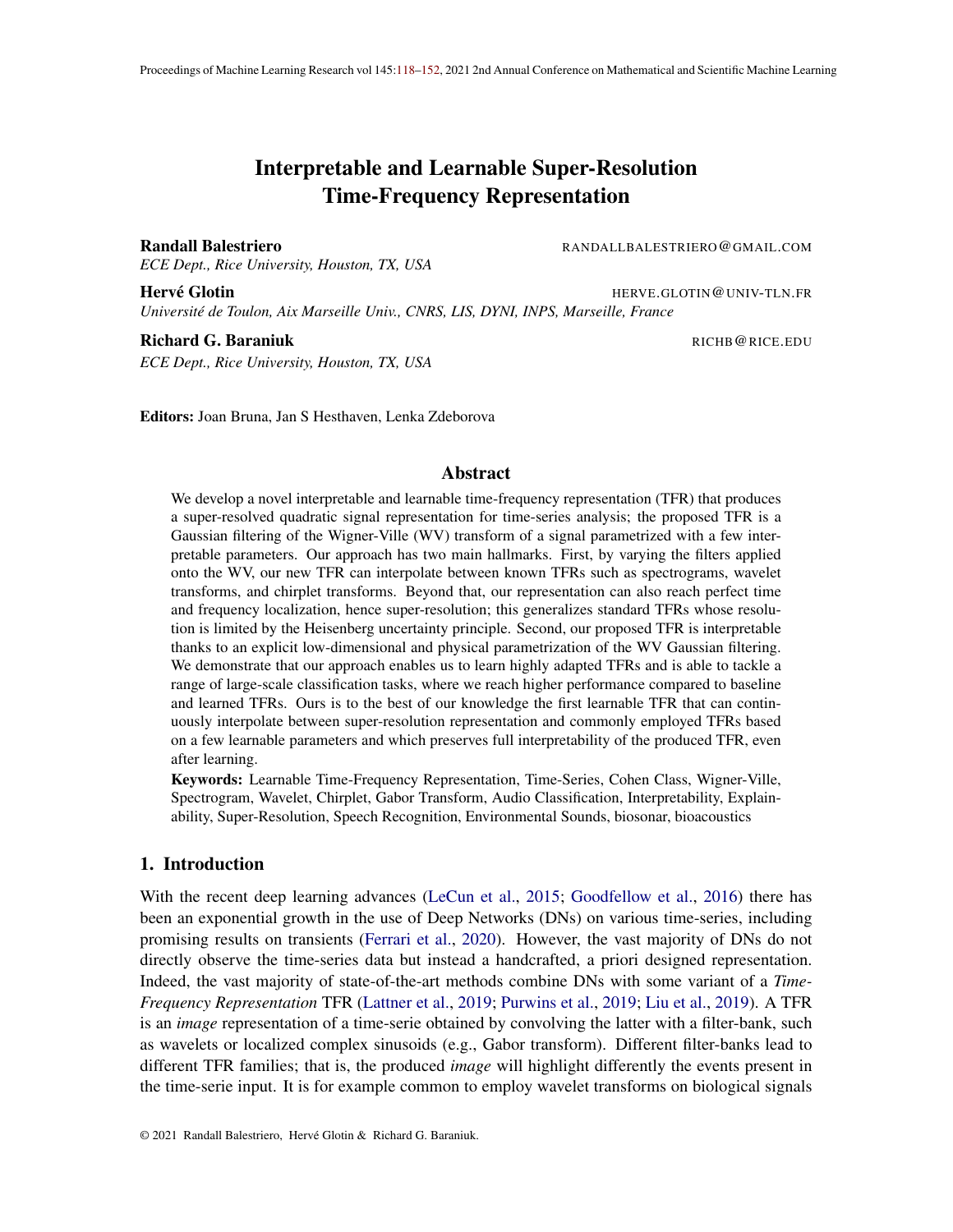Figure 6: FreeSound: this dataset contains various different classes ranging on different frequencies and without an a priori prefered form of the events in the WV space. As opposed to the AudioM-NIST case, we can see that the kernels tend to have smaller covariance (support) hence preferring time and frequency resolution to invariance. This becomes especially true for the high frequency atoms. We also see the clear chirpness for the medium/high frequency kernels with a speci c (-30) angle, with decreasing slope. This might be speci c to some particular events involving moving objects such as train, cars and so on.

C.1. Proof of Lemma 2

Let rst prove the general case with arbitrary kernels

Lemma 8 The norm of the difference of two representations obtained from kernarid  $^{-0}$  is bounded above ak $K_{x}$ ;  $K_{x}$ ;  $\delta k_{L^2(R^2)}$  k  $xk_{L^2(R)}^2$  k  $\delta k_{L^2(R^4)}$ : with k  $\delta k_{L^2(R^4)}$  = t<sub>t</sub> k(  $^{0}$  )[t; f ]k<sup>2</sup><sub>L<sup>2</sup>(R<sup>2</sup>)</sub>.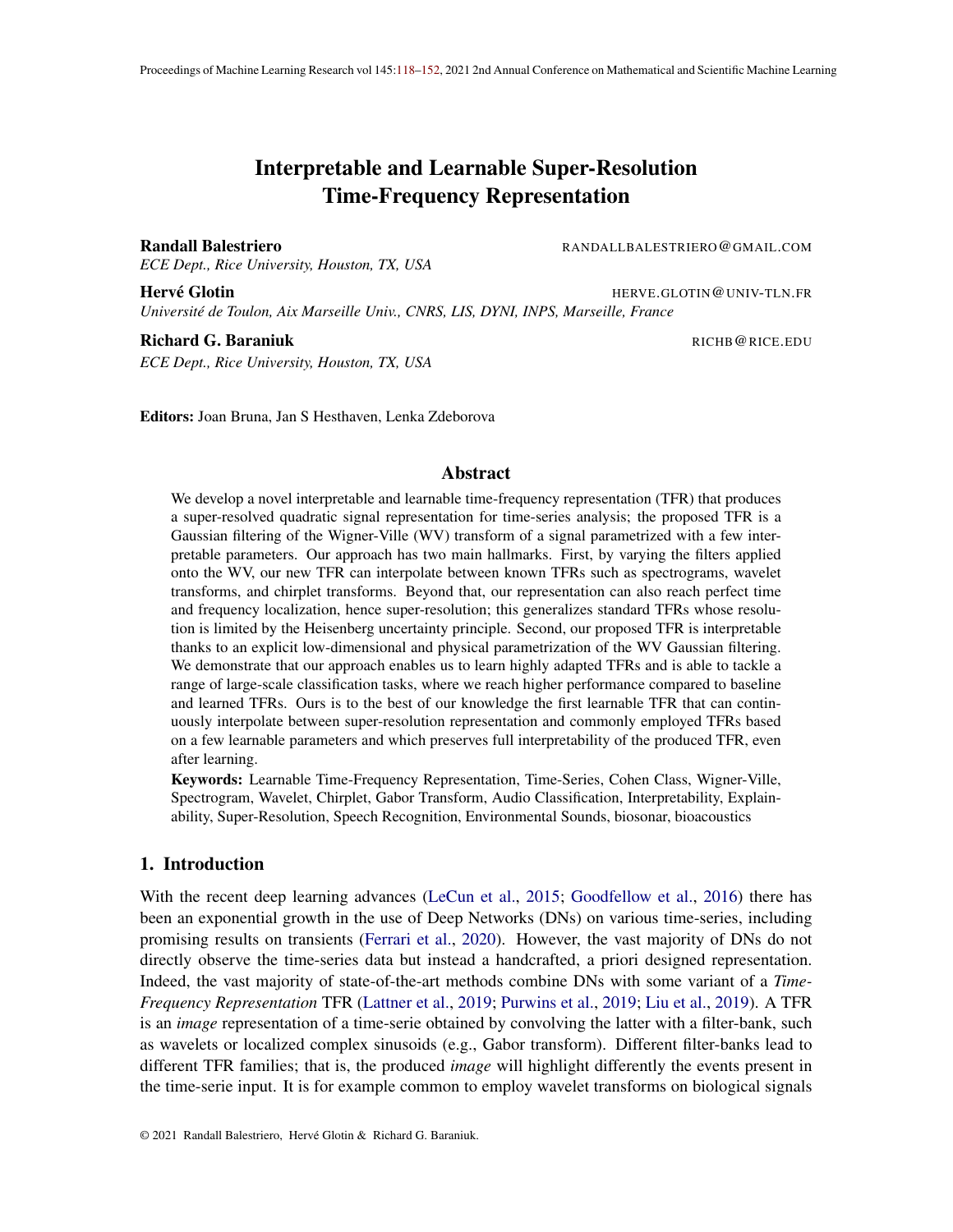Figure 7: Bird: This dataset proposes to predict the presence or absence of a bird in short audio clips. A priori, detection of such events heavily relies on chirps, the characteristic sound of birds with increasing/decreasing frequency over time. We can see from the learned Iters how the learned representation indeed focuses on such patterns, reach super-resolution and thus extreme sensitivity to the time and frequency position of the events, in particular for medium to low frequency kernels. For high frequency kernels, the time and frequency resolution is further increased.

Proof First, one can easily derive  $W_x k_{L^2(R)} = kx k_{L^2(R^2)}^2$  (see for example Cordero and Nicola (2018)). Given this, and the de nition of the K-transform, we obtain that  $s \neq$ 

$$
kK_{x}; \quad K_{x} \text{ ok}_{L^{2}(R^{2})} = \int_{\text{tr}}^{t} (hWV_{x}; [t; f]i_{L^{2}(R^{2})} h WV_{x}; \,^{\text{T}}[t; f]i_{L^{2}(R^{2})})^{2}
$$
\n
$$
= \int_{\text{tr}}^{t} hWV_{x}; [t; f] \,^{\text{T}}[t; f]i_{L^{2}(R^{2})}
$$
\n
$$
= \int_{\text{tr}}^{t} kWV_{x}k_{L^{2}(R^{2})}^{2}k [t; f] \,^{\text{T}}[t; f]k_{L^{2}(R^{2})}^{2}
$$
\n
$$
= kWV_{x}k_{L^{2}(R^{2})} \qquad k [t; f] \,^{\text{T}}[t; f]k_{L^{2}(R^{2})}^{2}
$$
\n
$$
= kxk_{L^{2}(R)}^{2} \qquad \text{tr}[t; f] \,^{\text{T}}[t; f]k_{L^{2}(R^{2})}^{2}
$$
\n
$$
= kxk_{L^{2}(R)}^{2} \qquad \text{tr}[t; f] \,^{\text{T}}[t; f]k_{L^{2}(R^{2})}^{2}
$$
\n
$$
= kxk_{L^{2}(R)}^{2}k \qquad \text{R}_{L^{2}(R^{4})}^{2}
$$
\n
$$
= \frac{1}{2}kx_{L^{2}(R)}^{2}k \qquad \text{R}_{L^{2}(R^{4})}^{2}
$$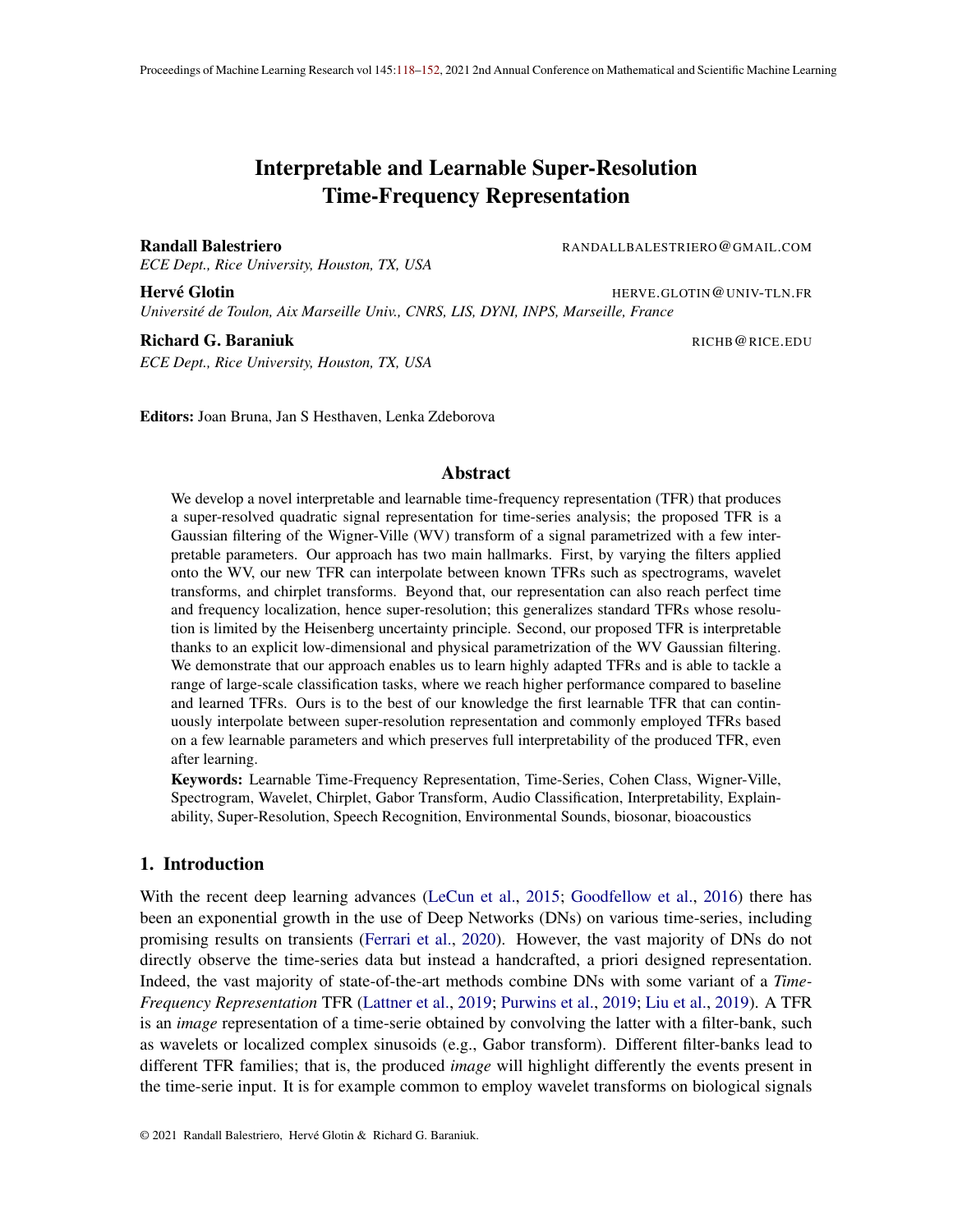Table 2: Std over10 runs of classi cation result using three architectures, one layer scattering followed by a linear classi er (Linear Scattering), one layer scattering followed by a two layer neural network (Nonlinear Scattering) and a two layer scattering with joint (2D) convolution for the second layer followed by a linear classi er (Linear Joint Scattering). For each architecture and dataset, we experiment with the baseline, Morlet wavelet tler-bank (morlet), and learnable frameworks being ours (lwvd), learnable sinc based lters (sinc) and learnable Morlet wavelet (lmorlet). As can be seen, across the dataset, architectures and learning rates, the proposed method provides signi cant performance gains.

|                |        | <b>Linear Scattering</b> |          |     | <b>Nonlinear Scattering</b> |     |      |                | <b>Linear Joint Scattering</b>                                                                                  |                  |     |            |     |
|----------------|--------|--------------------------|----------|-----|-----------------------------|-----|------|----------------|-----------------------------------------------------------------------------------------------------------------|------------------|-----|------------|-----|
|                |        |                          |          |     |                             |     |      |                | le. rate   morlet   lwvd   sinc   lmorlet    morlet    lwvd   sinc   lmorlet    morlet    lwvd   sinc   lmorlet |                  |     |            |     |
| DOCC1          | 0.0002 | 3                        | 0.2      | 1.1 | 1.1                         | 0.8 |      | $0.2$ 24.6     | 0.8                                                                                                             | 0.2              | 0.1 | 40         | 0.1 |
|                | 0.001  | 1.8                      | 0.1      | 1.5 | 1.4                         | 1.5 |      | 0.2 25.6       | 0.6                                                                                                             | 0.8              |     | 0.2 26.7   | 0.3 |
|                | 0.005  | 1.4                      | 0.9      | 1.6 | 0.6                         | 1.2 |      | 28.8 14.3      | 0.5                                                                                                             | 0.4              |     | 25.8 34.2  | 0.5 |
| <b>BirdVox</b> | 0.0002 | 0.3                      | $\Omega$ | 1   | 0.2                         | 0.2 |      | 0.2 42.6       | 0.1                                                                                                             | 0.3              | 0.3 | 0.3        | 0.2 |
|                | 0.001  | 0.7                      | 0.2      | 1.9 | 1.6                         | 0.2 |      | $0.2$  29.1    | 0.3                                                                                                             | 0.4              | 0.4 | 0.8        | 0.3 |
|                | 0.005  | 0.8                      | 0.9      | 1.1 | 0.9                         | 0.2 |      | 47.1 28.5      | 0.3                                                                                                             | 0.4              |     | 37.9 25.9  | 0.5 |
| <b>MNIST</b>   | 0.0002 | 0.8                      | 0.4      | 0.6 | 1                           | 0.1 |      | $0.1$   27.5   | 0.2                                                                                                             | 0.2              |     | $0.1$ 38.6 | 0.2 |
|                | 0.001  | 1.9                      | 0.4      | 1.6 | 1.5                         | 0.3 | 0.3  | 0.6            | 0.3                                                                                                             | 0.6              | 0.1 | 0.6        | 1.1 |
|                | 0.005  | 2.4                      | 0.9      | 3.8 | 2.5                         | 0.3 | 38.4 | 4.8            | 0.2                                                                                                             | 1.4 <sub>1</sub> |     | 31.925.7   | 2.1 |
|                | 0.0002 | 0.3                      | 0.1      | 0.7 | 0.5                         | 0.3 | 0.4  | 0.2            | 0.3                                                                                                             | 0.7              | 0.2 | 8.1        | 0.6 |
| command        | 0.001  | 0.7                      | 0.2      | 0.4 | 0.8                         | 0.2 | 0.2  | 0.2            | 0.1                                                                                                             | 1.8              |     | 0.5 24.8   | 3   |
|                | 0.005  | 0.5                      | 0.4      | 0.6 | 0.1                         | 0.1 | 18.8 | 0.8            | 0.3                                                                                                             | 3.4              |     | 30.6 14.9  | 1.1 |
| ნე<br>ლ        | 0.0002 | 0.5                      | 0.2      | 2.9 | 0.2                         | 0.4 | 0.3  | $\overline{7}$ | 0.5                                                                                                             | 1                | 0.8 | 4.7        |     |
|                | 0.001  | 0.9                      | 0.6      | 1.1 | 0.5                         | 0.4 | 0.6  | 16.1           | 0.8                                                                                                             | 0.9              | 0.6 | 6.2        | 1.3 |
|                | 0.005  | 1.1                      | 1.7      | 1.3 | 1.1                         | 0.6 | 0.7  | 1.2            | 0.7                                                                                                             | 0.8              | 1.2 | 5.9        | 1.2 |

Now the proof for the special case of a 2D Gaussian kernel follows the exact same procedure as the one above for the Lipschitz constant of the general K-transform.

**In the Second** 

Proof In the same way we directly have

$$
kK_{x;} \t K_{x;} \t k_{L^{2}(R^{2})} k x k_{L^{2}(R)}^{2} \t k [t;f] ( ) [t;f] ( )k_{L^{2}(R^{2})}^{2}
$$

now the only different is that we need a last inequality to express the distance in term of the parameters and not the kernels. To do so, we leverage the fact that the parametric kernel is a 2-dimensional Gaussian with zero mean and unit variance and leverage the following result:

kf ( ) f ( 0 )k max u kr <sup>f</sup> (u)kk <sup>0</sup> k

and simply denote by the maximum of the Gaussian gradient norm, leading to the desired result by settingf the2-dimensional Gaussian.  $\blacksquare$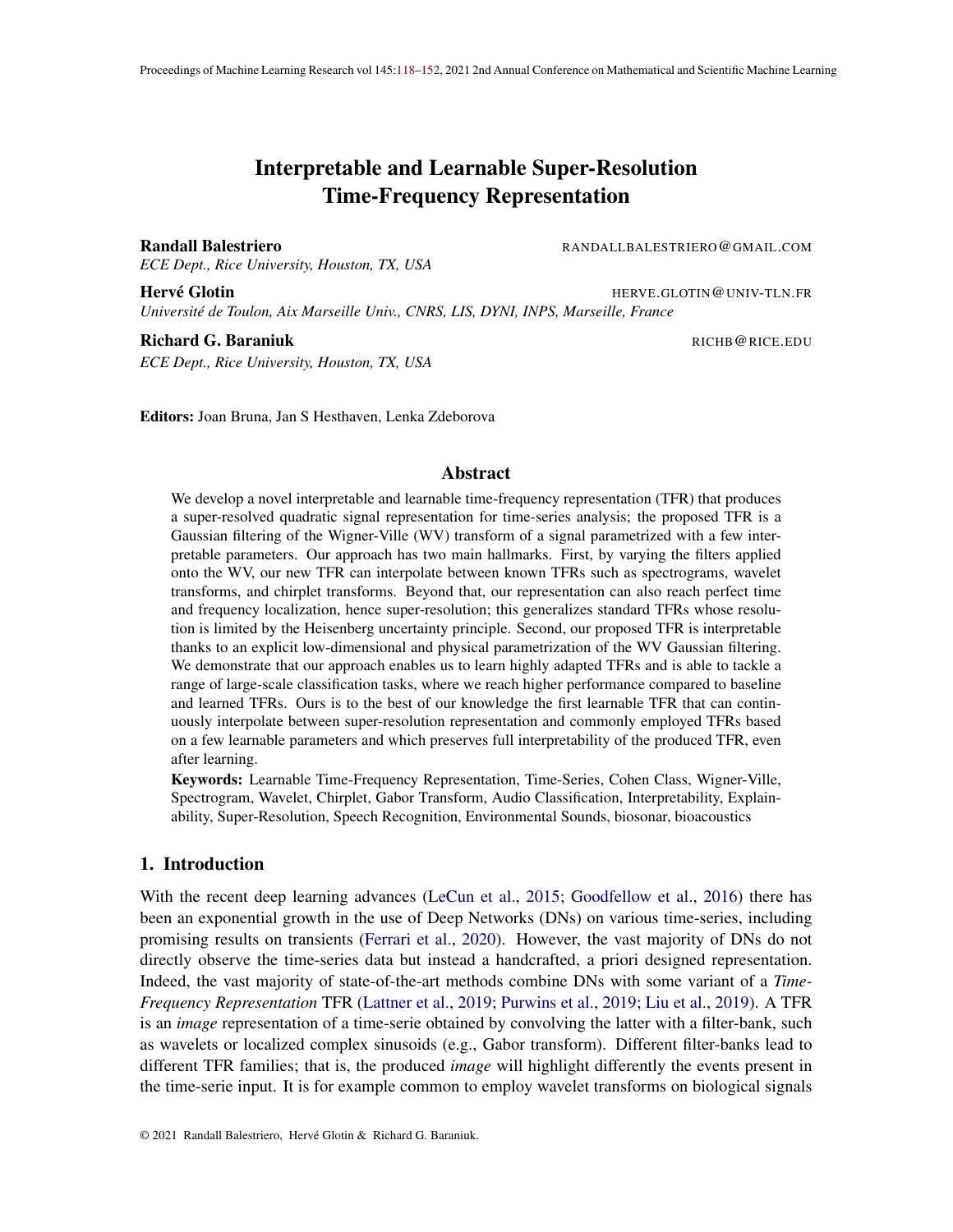# C.2. Proof of Prop. 1

First we prove the more general result which follows.

Lemma 9 For any TFR or signal adapted TFR, there exists a kernel uch that  $K_i$  (recall (4)) is equal to it.

Proof The proof is a direct application of Moyal Theorem which states that given a signand a lter y the application of the lter onto the signal and squaring the result can be expressed as the inner product between the Wigner-Ville transforms of the signal and Iter as in

> j  $\mathsf{Z}_{1}$ 1  $x(t)y(t)dt^2 =$  $\mathsf{Z}_{\mathsf{1}}$ 1  $\mathsf{Z}_{1}$ 1 WV<sub>x</sub>( ;! )WV<sub>y</sub>( ;! )d d!:

From the above we can see that any time frequency representation (time invariant or not) can be recovered simply by settin $\boldsymbol{\mathfrak{g}}$  t; f ] = WV<sub>y</sub> of some desired ltey.

Now for the special case of the Gabor based transform we can leverage the above result and proof with the following.

Proof This result is a direct application of the analytically derived kernels from Nuttall (1988); Flandrin and Rioul (1990); Jeong and Williams (1990); Baraniuk and Jones (1996); Talakoub et al. (2010) for various analytical time-frequency representations. For the Gabor transform, Morlet wavelet and Morlet based Chirplet atom, all the analytically derived kernels that are applied onto a Wigner-Ville distribution as a parametric form of the dimensional Gaussian kernel proving the result.

# C.3. Proof of Theorem 1

Proof The proof follows directly from the above result. In fact, we obtained above that the Lipschitz constant of the K-transform w.r.t. the parameter is obtained byx $k_{\mathsf{L}^2(\mathsf{R})}^2$ . Thus, the Lipschitz continuity implies continuity of the transform w.r.t. theparameters which proves the result (see for example Kreyszig (1978)).

# C.4. Proof of Lemma on Invariant

Proof

We provide the proof for each case below:

• Time translation of the signal by to havey(t) =  $x(t)$  leads to

$$
WV_y(t;!) = \begin{cases} Z_{1} & y(t + \frac{1}{2})y(t + \frac{1}{2})e^{-i\theta} d \\ Z_{1}^1 & = x(t + \frac{1}{2})x(t + \frac{1}{2})e^{-i\theta} d \\ = WV_x(t + \frac{1}{2}) \end{cases}
$$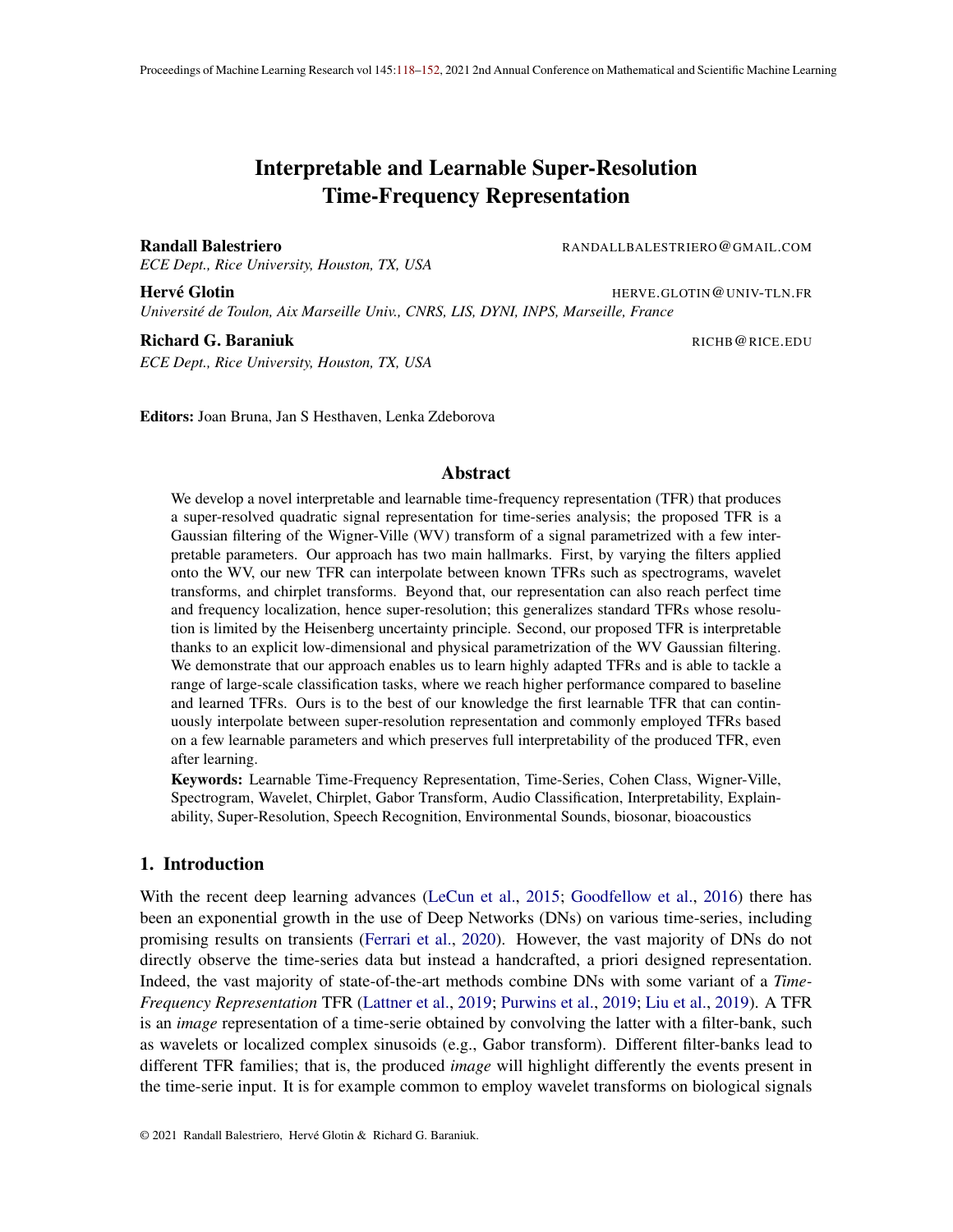Thus, the time equivariance of the representation de ned<sub>y</sub>as( $xf$ ) =  $K_{x;}$  (t ;f) is obtained iff

$$
K_{y;} (t; f) = hWV_{y}; [t; f]i = hWV_{x}; [t; f](:, + ; :)i = hWV_{x}; [t; f]i
$$
  
0 [t; f](:, + ; :) = [t; f]

as a result the above condition demonstrates that lters of different times ; f ]; 8 are just time translations of each other giving the desired result.

• Frequency modulation/shift with frequenby to havey(t) =  $x(t)e^{i t}$  ot leads

$$
WV_y(t;!) = \begin{cases} Z_{1} & y(t + \frac{1}{2})y(t + \frac{1}{2})e^{i\theta} d \\ = \frac{Z_{1}^{1}}{1} & x(t + \frac{1}{2})e^{i(\theta + \frac{1}{2})x(t + \frac{1}{2})e^{-i(\theta + \frac{1}{2})}e^{-i\theta} d \\ = \frac{Z_{1}^{1}}{1} & x(t + \frac{1}{2})e^{i(\theta + \frac{1}{2})x(t + \frac{1}{2})e^{-i(\theta + \frac{1}{2})} d} = W_x(t); \end{cases}
$$
  
= 
$$
\begin{cases} WV_x(t; t + \frac{1}{2})x(t + \frac{1}{2})e^{-i(\theta + \frac{1}{2})} d = W_x(t); \end{cases}
$$

now leveraging the same result that for the time equivariance, we obtain the desired result.

• For completeness, we also demonstrate here how the Wigner-Ville behaves under rescaling of the inputy $(t) = x(t=a)$ 

$$
WV_y(t;!) = \begin{cases} 2 \\ 1 \\ 2 \end{cases} y(t + \frac{1}{2})y(t + \frac{1}{2})e^{-t} dt
$$
  
\n
$$
= \begin{cases} 2 \\ 1 \\ x(t + \frac{1}{2}) = a \end{cases} x(t + \frac{1}{2}) = a e^{-t} d
$$
  
\n
$$
= \begin{cases} 2 \\ 1 \\ x(t = a + \frac{1}{2a}) \end{cases} x(t = a + \frac{1}{2a})e^{-t} d
$$
  
\n
$$
= a \begin{cases} 2 \\ 1 \\ x(t = a + \frac{1}{2}) \end{cases} x(t = a + \frac{1}{2})e^{-t} d
$$
  
\n
$$
= a \begin{cases} 2 \\ 1 \end{cases} x(t = a + \frac{1}{2})x(t = a + \frac{1}{2})e^{-t} d
$$
  
\n
$$
= a \begin{cases} 2 \\ 1 \end{cases} y(t = a; a)
$$

#### C.5. Proof of Lemma 5

Proof The proof consists of rst computing the analytical form of the noisy Wigner-Ville transform. Since the K-transform is a linear transformation of the Wigner-Ville transform we will obtain our result from that. Consider the noisy signal made of the true underlying signal augmented with

П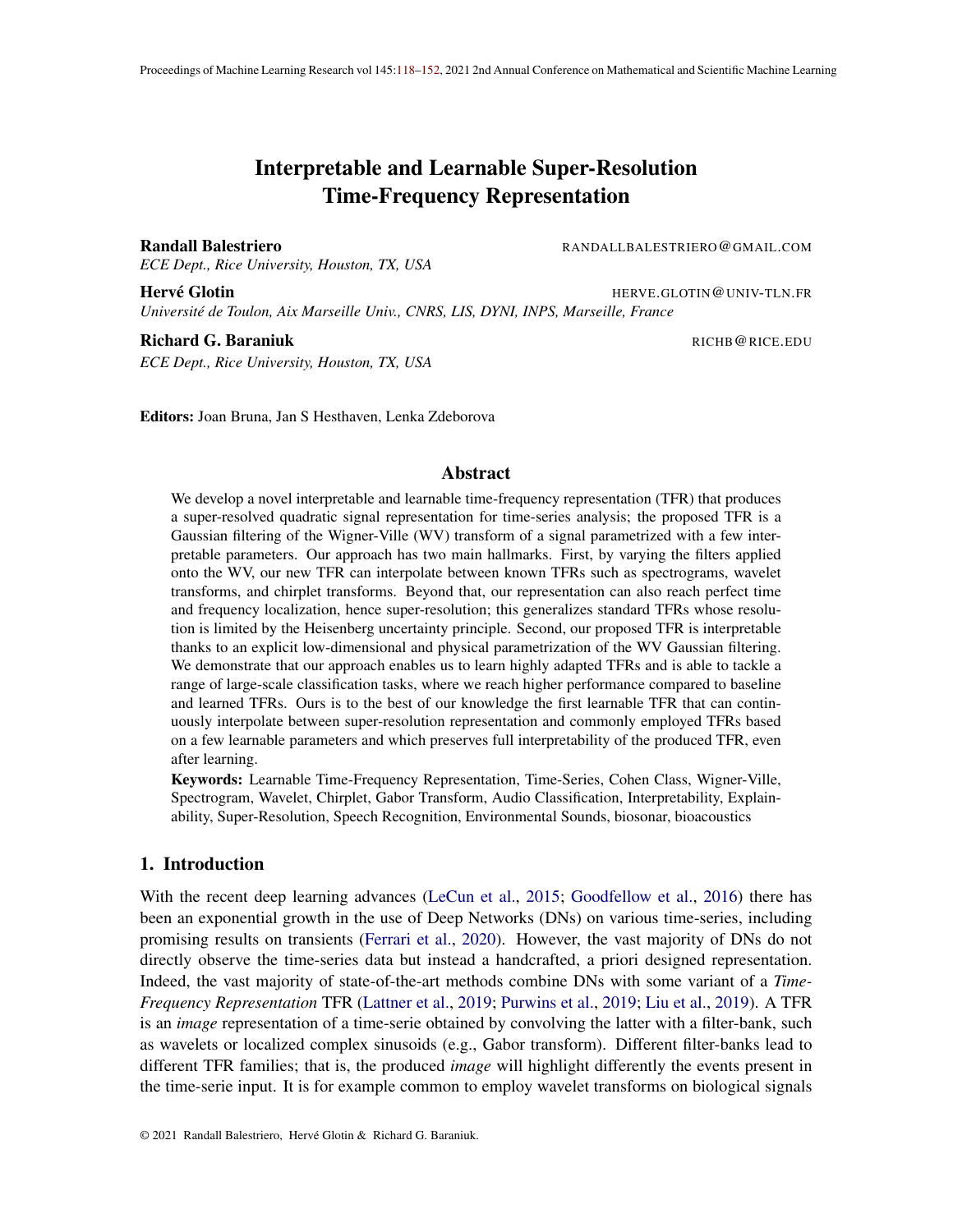additive noise as inx =  $y +$ . By using Eq. 4 from Stankovic and Stankovic (1993) we obtain that

$$
E[K_{x}(t; f)] = E \qquad WV_{x}(:, 1) + (t ; 1) d d!
$$
  
\n
$$
= \sum_{Z}^{R} [0; 2)
$$
  
\n
$$
= \sum_{R} [0; 2)
$$
  
\n
$$
= \sum_{R} [0; 2)
$$
  
\n
$$
= \sum_{R} (WV_{y}(:, 1) + S(1)) + (t ; 1) d d!
$$
  
\n
$$
= K_{y}(t; f) + \sum_{Z} S(1) + (t ; 1) d d!
$$
  
\n
$$
= K_{y}(t; f) + \sum_{Z} S(1) + (t ; 1) d d!
$$
  
\n
$$
= K_{y}(t; f) + \sum_{Z} S(1) + (t ; 1) d d!
$$
  
\n
$$
= K_{y}(t; f) + \sum_{[0; 2)} S(1) + (1) d!
$$

where the last equality comes from the fact that integrating a two-dimensional Gaussian with respect to one dimension (the time one in this case) produces a one-dimensional Gaussian with mean and variance equal to the ones of the remaining dimension. For details on this step we refer the reader to Theorem 4 inhttp://fourier.eng.hmc.edu/e161/lectures/gaussianprocess/

node7.html leading to the desired result. Be exploiting Eq. 5 from Stankovic and Stankovic  $(1993)$  it is also possible to derive the variance of the noisy K-transform using the same relipe.

# C.6. Proof of Prop 2

Proof The proof is obtained by using the fact that the maximum of 2-defimensional Gaussian with given covariance matrix will always be smaller th $\frac{1}{6e^{(n)}}$  and is always nonnegative, and then simply upper bounding the norm difference by this value times the representation. Now that we have the upper bound in term**ktiv** V<sub>x</sub>  $\;\;\;$  W V<sub>D (X )</sub> k<sub>L  $^2$ (R<sup>2</sup>) simply apply the Lipschitz constant</sub> inequality with the constant of the WVD which exists as longxais bounded which is the case as we hav $\mathbf{L}^2(\mathsf{R})$  leading to the desired result. П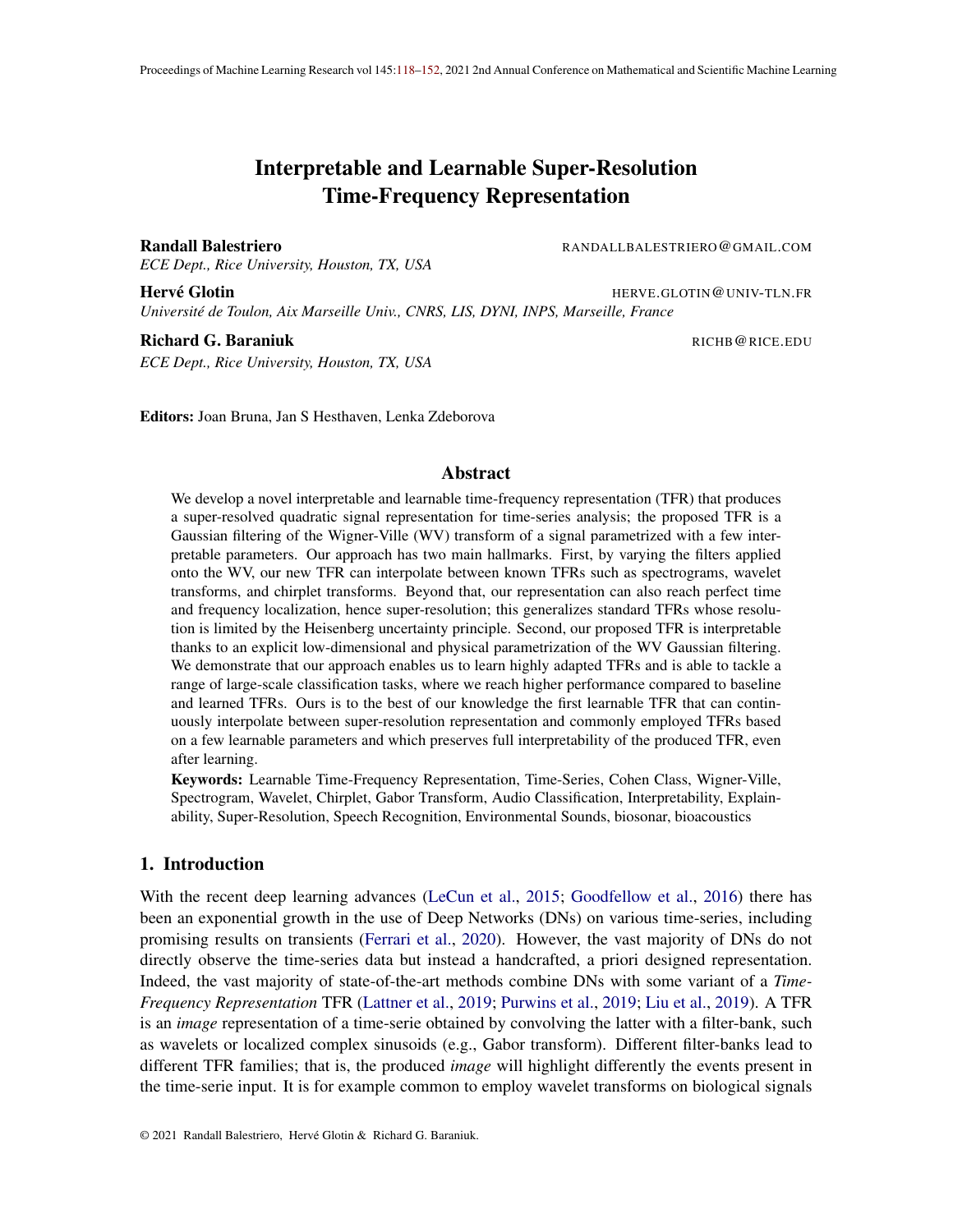## C.7. Proof of Lemma 6

Proof We will obtain the desired result by unrolling the following equations and see that it coincides with the one of the Theorem with the given kernel applied on the WV representation:  $Z_{\lambda}$ 

$$
ST_x(t; 1 + \frac{1}{2})ST_x(t; 1 - \frac{1}{2})F_g(1)e^{i2 t} dt
$$
\n
$$
= \begin{cases}\nST_x(t; 1 + \frac{1}{2})ST_x(t; 1 - \frac{1}{2}) & g(1)e^{-i2 t} dt \\
T_1 T_1 T_1 = \begin{cases}\nW_1(t) & x \end{cases} \quad W_1(t) & x \end{cases}
$$
\n
$$
= \begin{cases}\nT_1 T_1 T_1 T_1 = \begin{cases}\nW_1(t) & x \end{cases} \quad W_1(t) & x \end{cases}
$$
\n
$$
= \begin{cases}\nT_1 T_1 T_1 T_1 = \begin{cases}\nW_1(t) & x \end{cases} \quad W_1(t) & x \end{cases}
$$
\n
$$
= \begin{cases}\nT_1 T_1 T_1 T_1 = \begin{cases}\nW_1(t) & x \end{cases} \quad W_1(t) = \begin{cases}\nW_1(t) + \frac{1}{2}(2t) & x \end{cases}
$$
\n
$$
= \begin{cases}\nT_1 T_1 T_1 = \begin{cases}\nW_1(t) & x \end{cases} \quad W_1(t) = \begin{cases}\nW_1(t) + \frac{1}{2}(2t) & x \end{cases}
$$
\n
$$
= \begin{cases}\nT_1 T_1 T_1 = \begin{cases}\nW_1(t) + \frac{1}{2}(2t) & x \end{cases}
$$
\n
$$
= \begin{cases}\nT_1 T_1 = \begin{cases}\nW_1(t) + \frac{1}{2}(2t) & x \end{cases} \quad W_1(t) = 2\begin{cases}\nW_1(t) + \frac{1}{2}(2t) & x \end{cases}
$$
\n
$$
= \begin{cases}\nT_1(T_1(t)) + \frac{1}{2}(2t) & x \end{cases}
$$
\n
$$
= \begin{cases}\nT_1(T_1(t)) + \frac{1}{2}(2t) & x \end{cases}
$$
\n
$$
= \begin{cases}\nT_1(T_1(t)) + \frac{1}{2}(2t) & x \end{cases}
$$
\n
$$
= \begin{cases}\nT_1(T_1(t)) + \frac{1}{2}(2t) & x \end{cases}
$$
\n
$$
= \begin{cases}\nT_1(T
$$

#### C.8. Proof of Thm. 2

Proof From the above (lemma) result, it then follows directly that performing convolutions with two gaussians can be rewritten as a single Gaussian convolution with the given parameters based on both Gaussians.

 $\blacksquare$ 

#### Appendix D. Interferences

Finally, we now consider the study of interference that can arise in the K-transform whenever multiple events occur in the signal Sen (2014). In fact, the Gabor limit also known as the Heisenberg Uncertainty principle Heisenberg (1927), corresponds to the optimal limit one can achieve in time and frequency resolution without introducing interference in the representation. In our case, no constraints are imposed on fot; f ], and while learning will allow to reach any desired kernel for the task at hand, we propose some conditions that would prevent the presence of interference. In fact, there is a general necessary condition ensuring that the representation does not contain any interference.

Proposition 3 A suf cient condition to ensure absence of interference in the K-transform is to have a nonnegative representation as  $ig K(t; f) = 0; 8t; f$ .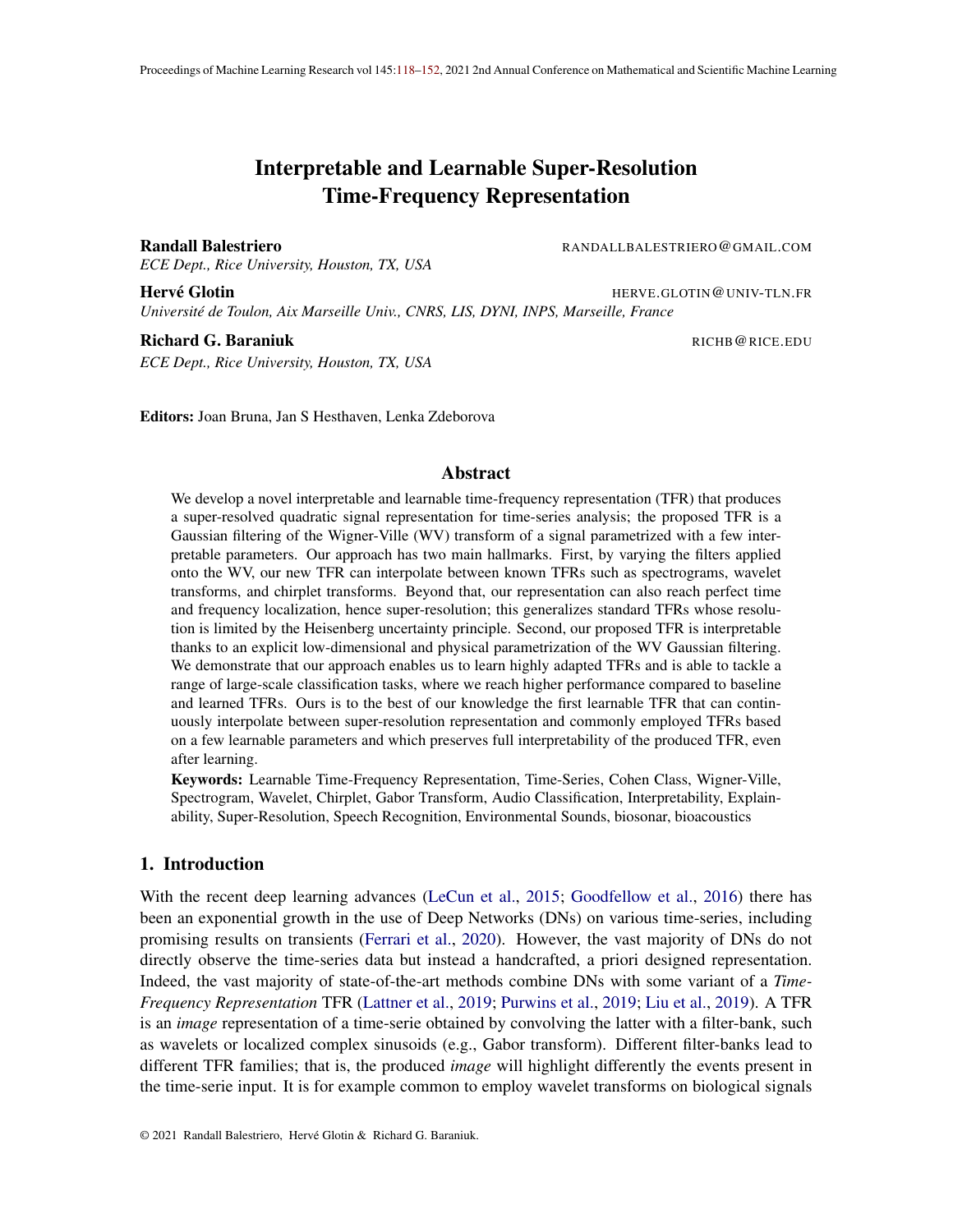**Proof** We only consider signals that can be expressed as a linear combination of oscillatory atoms (natural signals) Mallat (1989). Due to the form of the Wigner-Ville distribution (with the quadratic term) the interference are oscillatory terms and thus can not be positive only. In short, there can not be a positive coefficient appearing due to an interference without its negative counterpart. As a result, a nonnegative representation can not have any interference. See (Cohen (1995)) for more details and background on Wigner-Ville distribution and interference.  $\blacksquare$ 

Lastly, thanks to the Gaussian form, we can directly obtain the shape and in particular area of the logon (the inverse of the joint time and frequency resolution) as follows.

Proposition 4 *A sufficient condition to ensure absence of interference in the K-transform is to have the effective area of the 2D Gaussian greater that*  $\frac{1}{4}$ *, that is,*  $\frac{\theta}{1}$   $\frac{\theta}{5}$   $\frac{1}{4}$  $\frac{1}{4}$ *; 8t; f with* 

$$
\frac{\ell}{T} = \tau \cos^2(\ ) + 2 \ \cos(\ ) \sin(\ ) + \ \tau \sin^2(\ )
$$
 (8)

$$
\frac{\rho}{F} = \tau \sin^2(\ ) \quad 2 \cos(\ ) \sin(\ ) + \ \tau \cos^2(\ ) \tag{9}
$$

$$
=\frac{\arctan\left(\frac{2}{\tau - F}\right)}{2} \tag{10}
$$

**Proof** The proof applies the Uncertainty principle which provides the minimal area of the Logon to ensure absence of interference (Gabor (1946)), this is then combined with the above result on the area of the Logon in the case of our 2-dimension Gaussian to obtain the desired result. So first, the condition is that  $T = \frac{1}{4}$  $\frac{1}{4}$ , however in our case we also have the possible chirpness parameter. But we can obtain the new rotated covariance matrix s.t. the chirpness is removed by rotating the time-frequency place instead. This can be done easily (see for example  $http://www.$  $http://www.$ //scipp.ucsc.edu/~haber/ph116A/diag2x2\_11.pdf) to obtain the new parameter as

$$
\tau = \tau \cos^{2}(\ ) + 2 \cos(\ ) \sin(\ ) + \ \tau \sin^{2}(\ )
$$
\n
$$
\tau = \tau \sin^{2}(\ ) \quad 2 \cos(\ ) \sin(\ ) + \ \tau \cos^{2}(\ )
$$
\n
$$
= \frac{\arctan(\frac{2}{\tau - \tau})}{2}
$$

now the constraint can be expressed as

$$
-\tau \cos^2( ) + 2 \cos( ) \sin( ) + \tau \sin^2( )
$$
  $-\tau \sin^2( )$   $2 \cos( ) \sin( ) + \tau \cos^2( )$   $\frac{1}{4}$ 

#### Appendix E. Gaussian Truncation

Notice however that the STFT has to be done by padding the signal windows to allow interpolation, this is common when dealing with such transformations. Given some parameters, we convert them into discrete bins to get actual window sizes as follows

$$
N( ) = g1( ) 2Fs
$$

with  $g^{-1}$  the inverse of the gaussian density distribution with 0 mean and standard deviation, taken only on the negative part of its support. As such,  $N$  is a function that maps a given tolerance and standard deviation to the window length in bins s.t. the apodization window at the boundaries of this window are of no more than .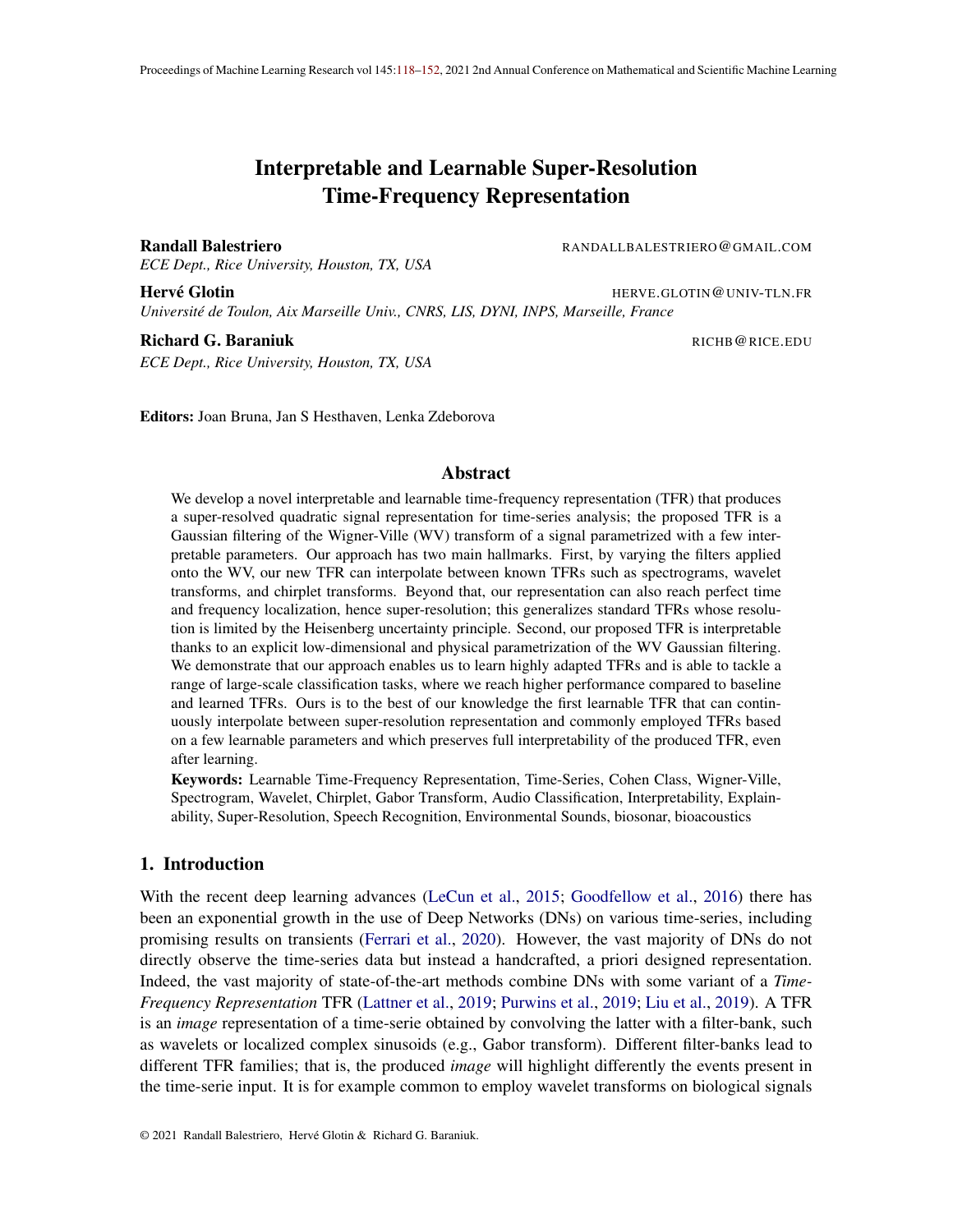Table 3: Various hand picked K-transform parameters leading to known time invariant TFRs with their respective parameters. For the adaptive versions, such as the wavelet tree with various Gabor mother wavelet parameters  $_0$ , then at each time t, the corresponding parameter is any of the optimal one based on the desired criterion.

|                         | $_{time}(t; f)$ | $\frac{1}{\text{freq}}(t;f)$ | time(t; f)                                   | $_{freq}(t;f)$                 | $(t, f)$ (chirpness) |  |
|-------------------------|-----------------|------------------------------|----------------------------------------------|--------------------------------|----------------------|--|
| Spectrogram             |                 |                              |                                              |                                |                      |  |
| Melscale Spectrogram    |                 | $2S(1 - f = )$               |                                              | $2S(f=1)$                      |                      |  |
| Scalogram               |                 |                              | $ 2S(1 f=)  2S(1 f=)  2S(f= 1) $             |                                |                      |  |
| <b>Scattering Layer</b> |                 |                              | $2^{S(1-f=)} S^{S(1-f=)} _{\Omega}2^{S(f=)}$ |                                |                      |  |
| Chirpogram              |                 |                              |                                              | $ 2S(1 f=) 2S(1 f=) 2S(f=1) 1$ | $(t; f) \notin 0$    |  |

#### Appendix F. Example of K-transform parameterization

We propose in Table 3 different configurations of the parameter corresponding to some standard and known TFRs.

#### Appendix G. Computational Complexity

The computational complexity of the method varies with the covariance matrix of the kernels, it will range from quadratic when the kernels tend toward a Delta function (as the representation computation bottleneck becomes the computation of the exact WV) to linear for large covariance matrices. In such case, the computation is done with spectrograms of small windows (and with almost no spectral frequency correlation) for the smoothed pseudo WV. In addition to those cases, the use of translation (in time and/or frequency) also greatly reduce computational costs as it allows for the use of convolutions into the K-transform computation. This allows to put all the computation bottleneck into the computation of the smoothed pseudo WV.

#### Appendix H. Data sets description

Audio-MNIST. This dataset consists of multiple (60) speakers of various characteristics enunciation digits from 0 to 9 inclusive Becker et al. (2018). The classification task consists of classifying the spoken digit, 30; 000 recordings are given in the dataset. Each recording is from a controlled environment without external noise except breathing and standard recording device artifacts. BirdVox-70k. This dataset consists of avian recording obtained during the fall migration season of 2015. The recording were obtained in North American and is made of a balanced binary classification of predicting the presence or not of a bird in a given audio clip Lostanlen et al. (2018). In total 70; 000 clips are contaiend in the dataset. The outside recordings present various types of non stationnary noises and sources. Google Speech Commands. This dataset consists of 65;000 one-second long utterances of 30 short words such as "yes", "no", "right" or "left" Warden (2017). The recordings are obtained from thousands of different people who contributed through the AIY website  $<sup>1</sup>$ . The task is thus to classify the spoken command. FreeSound DCASE. This task ad-</sup> dresses the problem of general-purpose automatic audio tagging Fonseca et al. (2018). The dataset

<sup>1.</sup> [https://aiyprojects.withgoogle.com/open\\_speech\\_recording](https://aiyprojects.withgoogle.com/open_speech_recording)